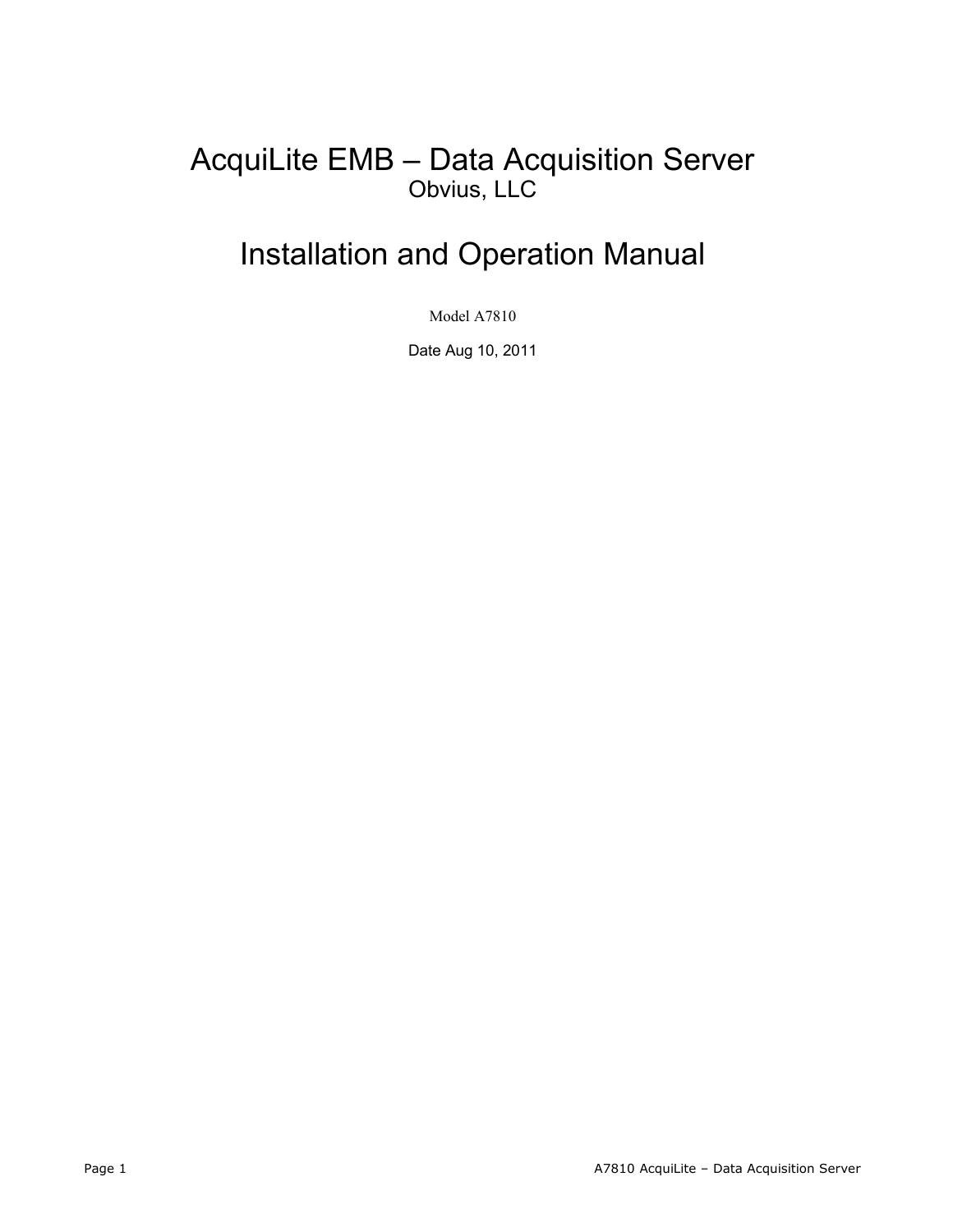#### Copyright Information

Copyright © 2001 - 2011 by Obvius

**Obvius** and **AcquiLite** are trademarks of Obvius Holdings LLc

Other brand and product names are trademarks or registered trademarks of their respective holders.

**U.S. Government Restricted Rights:** Use, duplication or disclosure by the Government is subject to restrictions set forth in subparagraph (a) through (d) of the Commercial Computer Restricted Rights clause at FAR 52.227-19 when applicable, or subparagraph (c) (1) (ii) of the Rights in Technical Data and Computer Software clause at DFARS 252.227-7013, and in similar clauses in the NASA FAR Supplement.

#### Limited Warranty

OBVIUS IS PROVIDING THIS WARRANTY IN LIEU OF ALL OTHER EXPRESS OR IMPLIED WARRANTIES, INCLUDING ANY WARRANTY OF MERCHANTABILITY OR FITNESS FOR A PARTICULAR PURPOSE. THIS WARRANTY IS BUYER'S EXCLUSIVE REMEDY FOR ALL CLAIMS AGAINST OBVIUS. OBVIUS SHALL NOT BE LIABLE FOR ANY CONSEQUENTIAL OR INCIDENTAL DAMAGES. OBVIUS'S TOTAL LIABILITY FOR ALL CLAIMS SHALL BE LIMITED TO THE PRICE PAID FOR ITS PRODUCT.

Obvius promises buyer that any standard product manufactured by Obvius shall be free from all material defects in design, material, or manufacturing for a period of 2 years from the manufacture date; provided, however, that the warranty shall not extend to ordinary wear and tear or to normally replaceable components (e.g., batteries). During the warranty period, Obvius may repair or replace (in its sole discretion) any product suffering from a warranty defect and returned freight prepaid by buyer, with no charge to buyer for any warranty repair or replacement. The warranty shall remain in full force and effect for such 2 year period, provided that the product: (1) was installed, operated, and maintained properly; (2) has not been abused or misused; (3) has not been repaired, altered, or modified outside of Obvius's authorized facilities; (4) has not been sold subject to other warranty terms specified at the time of sale; and (5) is still owned by the original purchaser. This warranty provides specific legal rights that may be varied by state law. Obvius's products are not designed for life or safety applications.

#### Product Application Limitation

Obvius products are not intended for use in critical applications such as nuclear facilities, human implantable devices or life support. Obvius is not liable, in whole or in part, for any claims or damages arising from such uses.

Obvius strongly believes in continuous improvement, therefore we must reserve the right to change specifications and product offerings without notice. Where possible, we will substitute products with equivalent functionality when necessary.

#### **NOTICE**

- This product is not intended for life safety applications.
- Do not install this product in hazardous or classified locations.
- The installer is responsible for conformance to all applicable codes.

#### FCC Part 15 Information

Note: This equipment has been tested by the manufacturer and found to comply with the limits of a class A digital device, pursuant to part 15 of the FCC rules. These limits are designed to provide reasonable protection against interference when the equipment is operated in a commercial environment. This equipment generates, uses, and can radiate radio frequency energy and, if not installed and used in accordance with the instruction manual, may cause harmful interference to radio communications. Operation of this equipment in a residential area is likely to cause harmful interference in which case the user will be required to correct the interference at his own expense. Modifications of this product without the express authorization of Obvius nullify this statement.

**Obvius** 3300 NW 211<sup>th</sup> Terrace Hillsboro, OR 97124 ph: 503-601-2099 www.obvius.com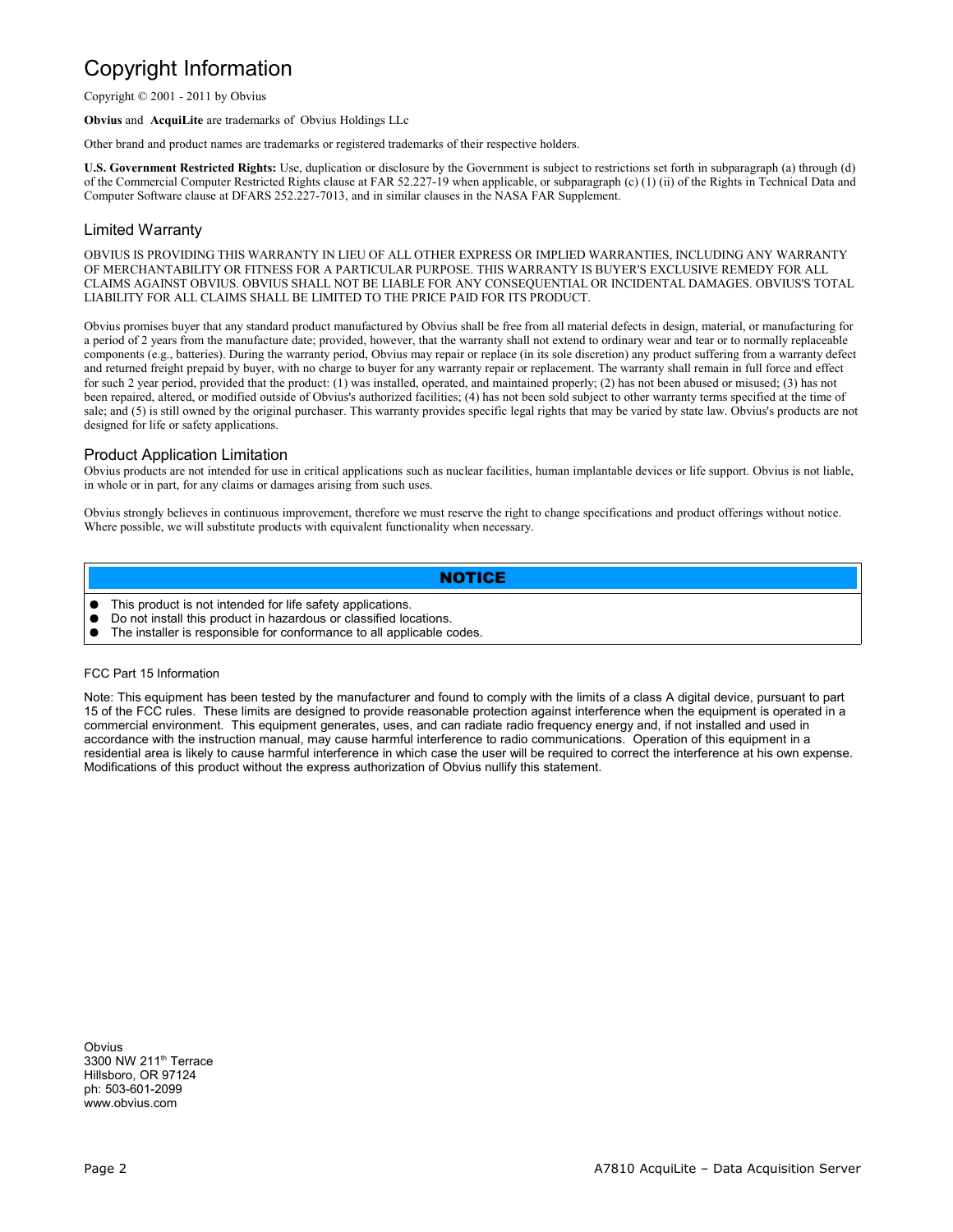## **Table of Contents**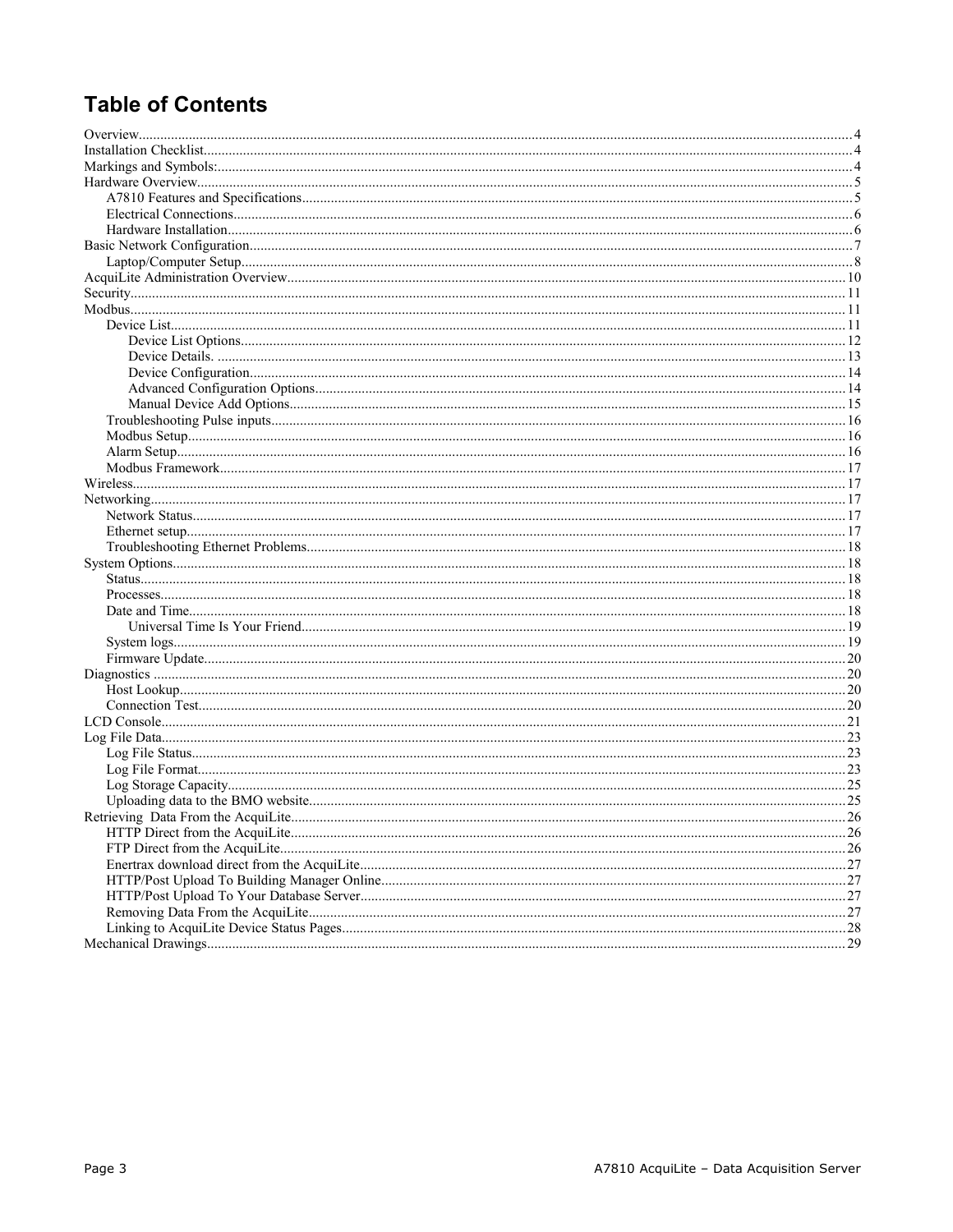# **Overview**

The AcquiLite™ data acquisition system is designed to allow owners and managers of commercial and industrial facilities with a cost-effective means of gathering crucial information in a timely manner. To meet these requirements, the AcquiLite™ system provides the installer with all the tools necessary to install and configure the hardware and software with a minimum of time and investment.

# **Installation Checklist**

An AcquiLite™ system installation has the following components:

Required hardware

- AcquiLite<sup>™</sup> A7810 data acquisition server (required)
- Ethernet connection.
- Ethernet Cat 5 cable (required for LAN or direct laptop-to-AcquiLite connection)
- Power Supply: 24VDC

Optional hardware

- Additional pulse output devices such as a power meter.
- 2 wire, twisted pair for pulse input connection.

LAN information:

- Ethernet 10/100Mbit connection point (hub or switch)
- IP address and Netmask (check with system administrator)
- Gateway address (check with system administrator)
- DNS server address (check with system administrator)
- HTTP Proxy address (optional), may be required if the AcquiLite is behind a firewall (check with system administrator)

<sup>3</sup> Insulation connected to meters inside high voltage panels should have an insulation rating in excess of the service voltage. Consult a licensed electrician and local building codes for further requirements that may apply.

# **Markings and Symbols:**

WARNING: A potential risk exists if the operating instructions are not followed





This symbol indicates the presence of electric shock hazards.



This symbol indicates: Do not apply to or remove from hazardous live conductors.

 $\equiv$  Direct Current symbol.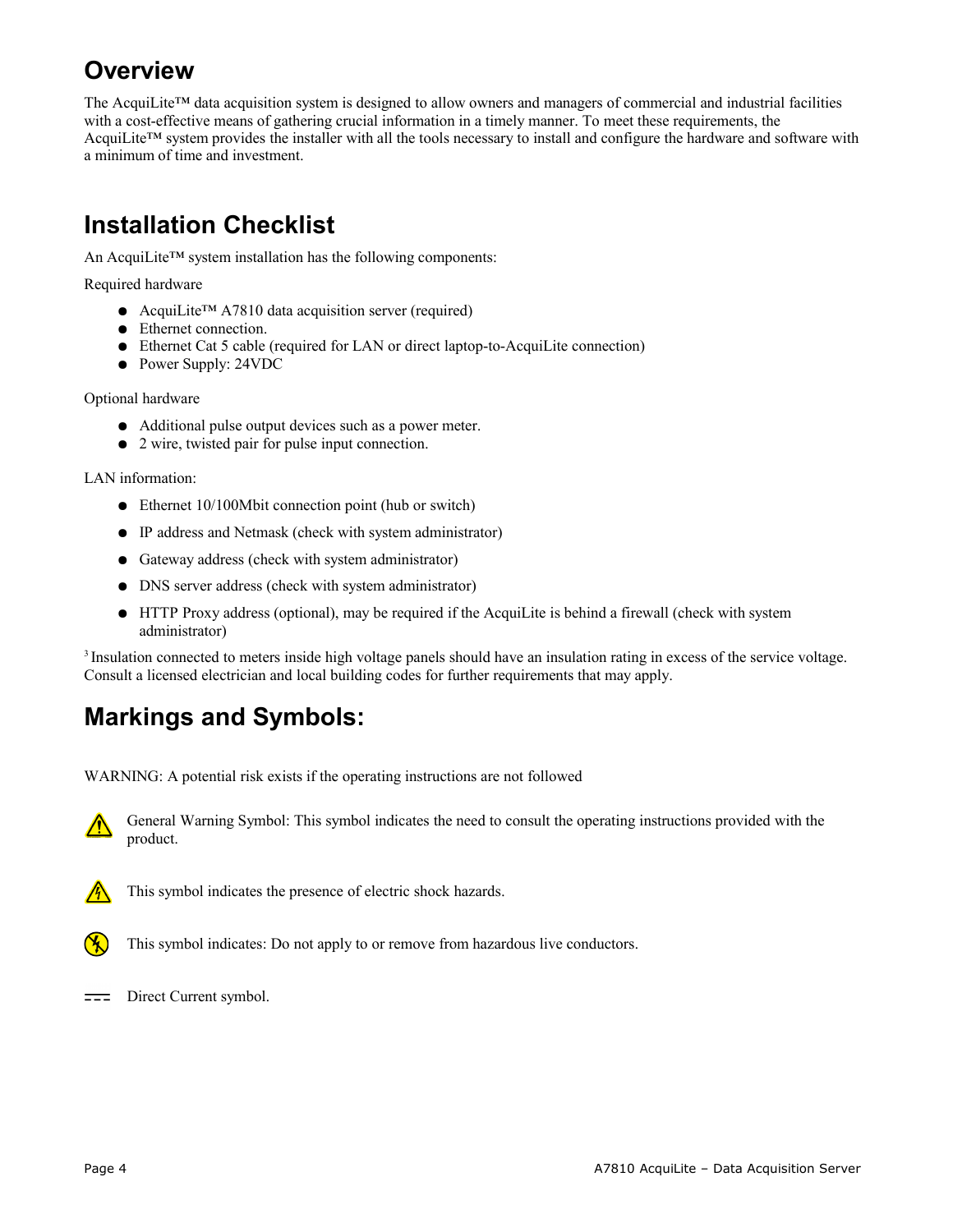## **Hardware Overview**

## *A7810 Features and Specifications*

| Processor                 |                                                  | Arm9 embedded CPU                                                                              |
|---------------------------|--------------------------------------------------|------------------------------------------------------------------------------------------------|
|                           | <b>Operating System</b>                          | Linux $2.6$                                                                                    |
|                           | Memory 32 MB ram, 16 MB flash                    |                                                                                                |
| LED                       |                                                  | Ethernet, Pulse (x4), power, alarm                                                             |
|                           |                                                  | Console 2 x 16 character LCD, two pushbuttons                                                  |
| LAN                       |                                                  | RJ45 10/100 Ethernet, full half duplex, auto polarity                                          |
| Protocols                 |                                                  | Modbus/TCP, TCP/IP, PPP, HTTP/HTML, FTP, NTP, XML, SNMP-Trap                                   |
| Power Supply <sup>1</sup> |                                                  | 24VDC, 500mA, Required (not included) The unit is to be sourced by a Class 2 power supply with |
|                           |                                                  | the following output: 24Vdc, 500 mA minimum but not to exceed 8A.                              |
|                           |                                                  | Note: only 350mA is required if the USB port is not used.                                      |
|                           | <b>Interval Recording</b>                        | User selectable 1-60 minutes. Default 15 minute interval                                       |
|                           | Inputs <sup>2</sup> 4 pulse inputs, dry contact. |                                                                                                |
|                           |                                                  | Monitor consumption, rate                                                                      |
|                           |                                                  | Pulse rate/width user selectable to 10hz, 50hz or 100hz.                                       |
|                           |                                                  | Pulse rate option: 10hz, minimum pulse width 50ms                                              |
|                           |                                                  | Pulse rate option: 50hz, minimum pulse width 10ms                                              |
|                           |                                                  | Pulse rate option: 100hz, minimum pulse width 5ms                                              |
|                           |                                                  | Contact closure threshold $100\Omega$ to $2.5k\Omega$ user selectable                          |
|                           |                                                  | Pulse count values are stored in non-volatile memory.                                          |
| Isolation <sup>2</sup> :  |                                                  | The RJ45 Ethernet is isolated to 1500VDC from the main board.                                  |
|                           |                                                  | Power input, Pulse inputs, and USB port and are non-isolated.                                  |
| Environmental             |                                                  | Pollution Degree 2, Altitude up to 2000M.                                                      |
|                           |                                                  | For indoor and outdoor use when used in an appropriate enclosure.                              |
|                           |                                                  | The A7810 must be mounted inside a NEMA rated electrical enclosure for safety and isolation    |
|                           |                                                  | requirements.                                                                                  |
|                           |                                                  | North America: Indoor, temperature -30° - +70°c, 0 - 95% humidity, non-condensing. 4           |
| Safety                    |                                                  | UL61010 Recognized, File: E320540 (Model A7810)                                                |
| EMC                       |                                                  | FCC CFR 47 Part 15, Class A                                                                    |
|                           |                                                  | EN 61000, EN 61326                                                                             |
| Size                      |                                                  | $4"$ x 4.25" x 2" (102mm x 108mm x 51mm)                                                       |
| Mass                      | $0.42$ lbs $(0.19 \text{ kg})$                   |                                                                                                |

<sup>1</sup> inputs are intended for low voltage A7810 AcquiLite class 2 outputs. isolation barrier <sup>2</sup> if the product is used in a manner not Input  $(1)$ Power Input Ethernet Output (1) specified by the manufacture, the protection provided by the equipment may be impaired. Input  $(1)$ **USB** Pulse Input  $(4)$ **Isolation Diagram**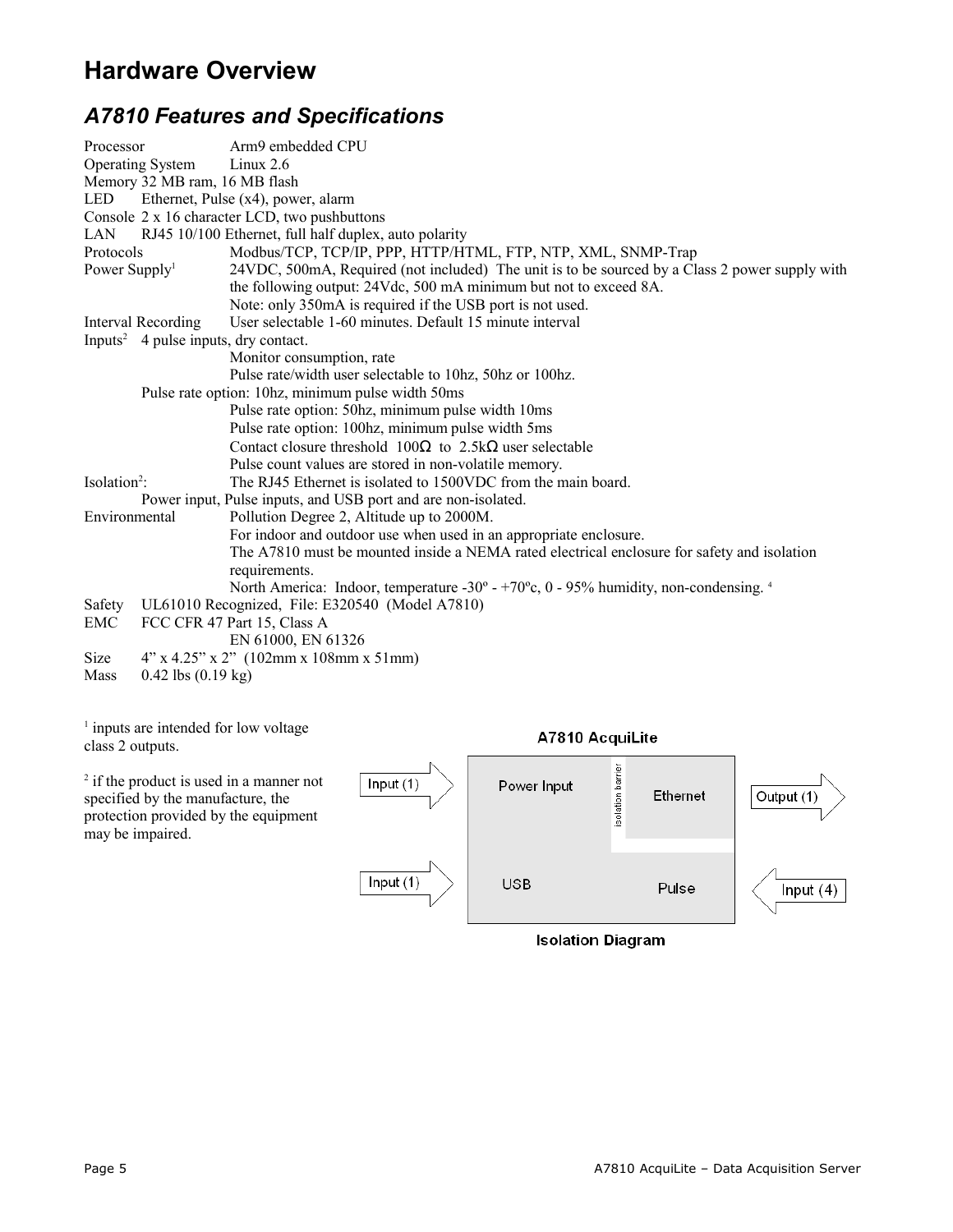

#### *Hardware Installation*

- **Step 1** Unpack materials: Remove all materials from shipping box and verify all required components are available
- **Step 2** Mount the AcquiLite on the wall, panel or other appropriate location.
- **Step 3** Attach pulse output devices to the pulse inputs on the A7810. For dry-contact

**WARNING: After wiring the A7810, remove all scraps of wire or foil shield from the electrical panel. This could be dangerous if wire scraps come into contact with high voltage wires.**

**Step 4** - Power-up and diagnostics: A power supply is not provided with the AcquiLite EMB, therefore it is up to the installer to provide the required 24VDC. After power is applied, the green "Alive" light in the upper right of the AcquiLite should come on and the LCD display will display a series of diagnostic screens ending with the following message on the LCD display (this boot sequence may require up to 20 seconds to complete):

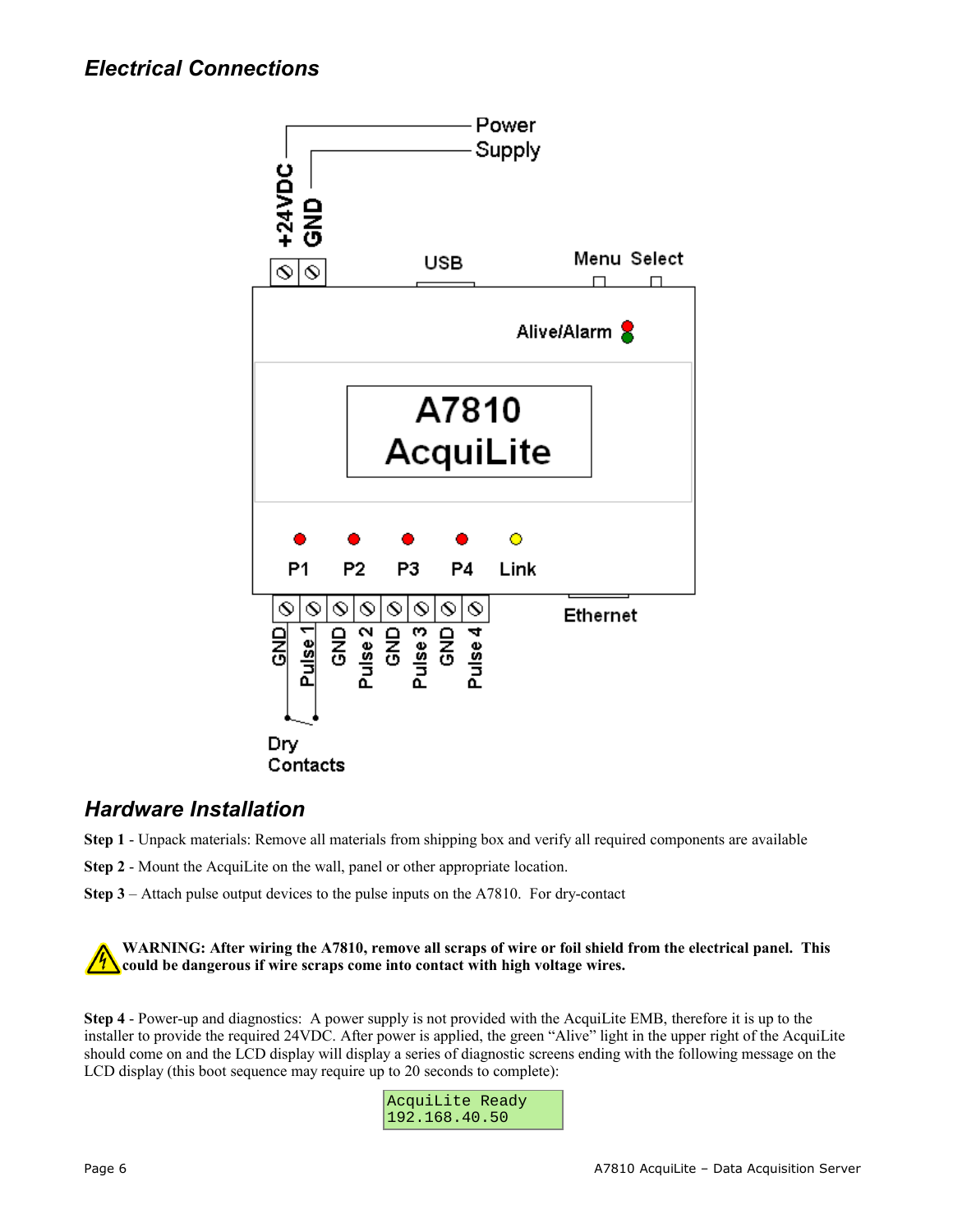This indicates that the AcquiLite has loaded properly and is ready for configuration and connection to the network and sensors. If the "Alive" light does not come on or the LCD display does not cycle to the above screen, verify that the power wires and connector are secure, and are providing required power as specified. If after cycling the power, the unit still does not power up (or if an error message appears in the LCD display) contact technical support. After the A7810 has been powered up for a minute, the green Alive LED should blink slowly once per second during normal operation.

- **Alive:** blinks once per second while the system is operating correctly.
- **Alarm**: blinks to indicate a problem.
- **Ethernet Link/Act:** On when connected to a hub or switch, off when not connected. Blinks when LAN traffic is being sent or received.
- **RS485 RX/TX**. The 485TX LED should blink slowly once per second during normal operation. The RX LED will blink when external Modbus devices communicate with the AcquiLite.

**Step 5**– Verify the pulse input LED next to each pulse input terminal blinks in conjunction with the power meter that is attached to the input. The LED will turn on when the contact terminals are closed, or bridged together.

## **Basic Network Configuration**

**Step 1** - Determine the IP addressing needs: The IP address of the AcquiLite™ server can be implemented using one of three methods. Check with the network administrator to determine which method applies. For phone installations, use "direct connection to laptop" to allow initial configuration.

- Static IP address this is a fixed IP address which is assigned by a network administrator and configured into the AcquiLite; or
- Dynamic Host Configuration Protocol (DHCP) address this process assigns an IP address dynamically to the AcquiLite when it is connected to the network from a host DHCP server; or
- Direct connection between the AcquiLite and a single temporary computer such as a laptop. (primary connection will be dialin or dialout by modem)

You will need the following information from your network administrator: The addresses will be in the form of "###.###.###.###"), where "#" refers to the numbers 0 to 9.

| <b>Static IP Address</b>        | <b>DHCP</b>                 | <b>Direct Connection to Laptop</b> |
|---------------------------------|-----------------------------|------------------------------------|
|                                 | IP address: (dhcp assigned) | IP Address: 192.168.40.50          |
| Netmask: $\qquad \qquad \qquad$ | Netmask: (dhcp assigned)    | Netmask: 255.255.255.0             |
|                                 | Gateway: (dhep assigned)    | Gatway: 192.168.40.1               |
|                                 | DNS server: (dhcp assigned) | DNS: 70.99.203.62                  |
|                                 | HTTP Proxy                  | HTTP Proxy: [blank]                |
| HTTP Proxy                      | proxy server port:          | (factory default settings)         |
| proxy server port:              |                             |                                    |

Network Address Worksheet

**Step 2** - Configure the IP address as selected from the table above. For Direct Connection to Laptop, the address settings above are set as the factory default, and you may be able to skip to the "Laptop/Computer Setup" section if the factory default settings are present.

To begin configuration, make sure that the server displays the start screen:

| AcquiLite Ready |  |
|-----------------|--|
| 192.168.40.50   |  |

If this screen does not appear on the LCD display, press and hold the Menu button on the server for several seconds and the message should appear. To change the IP address to the static address assigned by the network administrator, do the following:

**A**. Press the Menu button once to get the TCP/IP configuration menu

| [Main Menul |               |
|-------------|---------------|
|             | TCP/IP Confiq |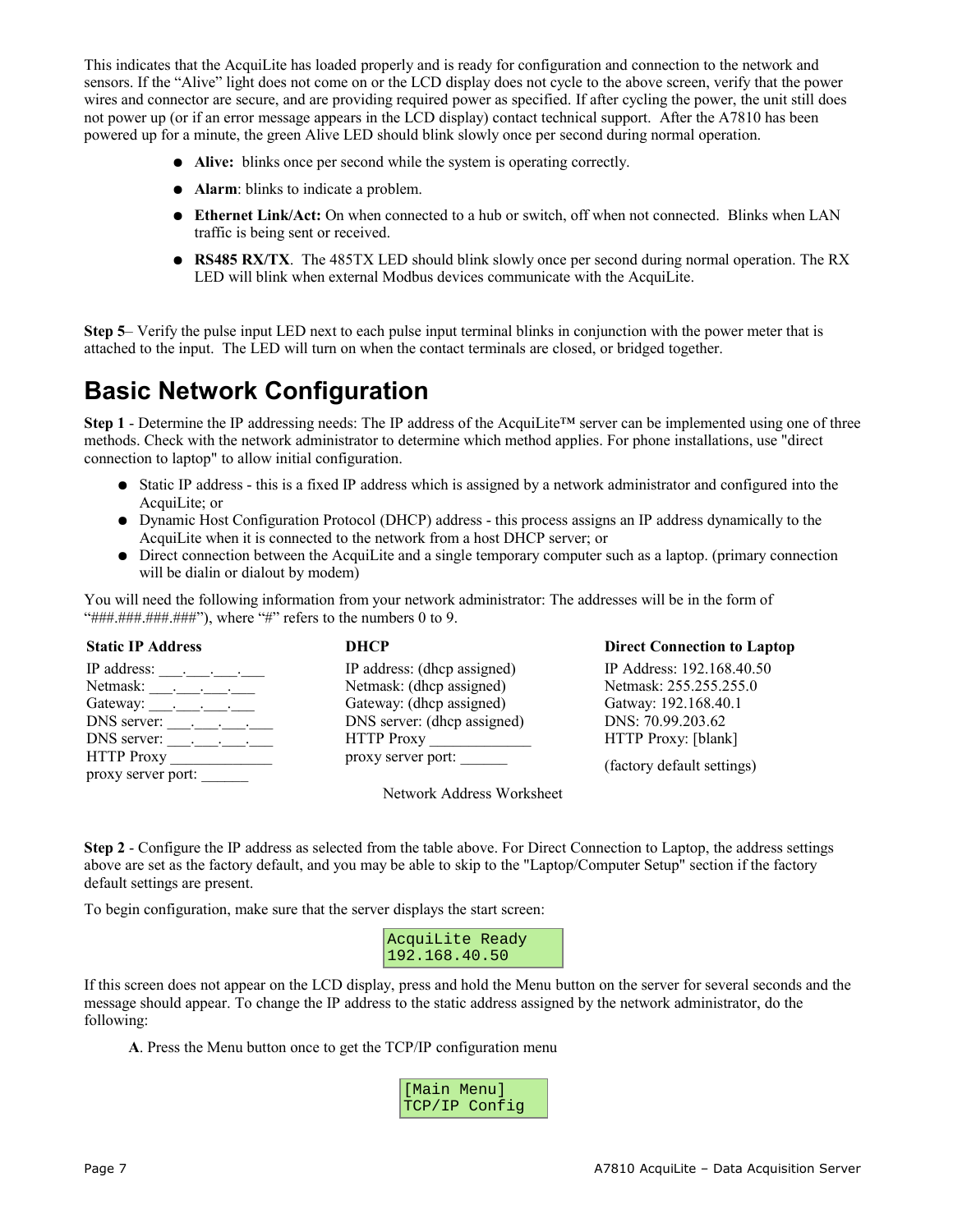**B.** Press the Select button once to select the TCP/IP Config menu options, first of which is DHCP:

| [[TCP/IP Config] |  |
|------------------|--|
| DHCP on/off      |  |

**C.** Press the Menu button once to see the TCP/IP IP Address menu:

|            | [[TCP/IP Config] |
|------------|------------------|
| IP Address |                  |

**D.** Press the Select button again to select the IP Address menu:

| [IP Address]  |
|---------------|
| 192.168.40.50 |

**E.** At this point, the cursor on the display will be blinking on the first number in the IP address on the second line.

**F.** To change the number, press the Menu button and the display will cycle through the digits 0-9 as well as ".". Once the correct digit is displayed, press the Select button to advance to the next digit and repeat the process until all the digits are correct.

**G**. Once the IP address on the AcquiLite matches the assigned IP address, press the Select button once more to return to the main TCP/IP menu.

**Step 3 -** Set the Netmask, Gateway, and DNS server(s) addresses as noted in the chart "Network Address Worksheet" using the same technique as shown above. The only change is that after Step B, press the Menu button multiple times to see the Netmask, Gateway, and DNS setup menus, then push the Select button to set the options.

Note: If DHCP configuration is selected, the IP, Netmask, Gateway, and DNS server addresses will be obtained automatically. Simply select the "Enable DHCP" from the first TCP/IP configuration menu.

**Step 4 -** After the address information has been set, you must reboot the AcquiLite. Select the "(Previous Menu)" option after step B above. The menu will then state that the AcquiLite must be rebooted to take effect. Press the Select button to allow the AcquiLite to reboot.

Once the AcquiLite has rebooted, the new IP address will be displayed on the console. If DHCP addressing was specified, the server assigned address will be displayed.

Note: if DHCP is unable to obtain an IP address, the AcquiLite will use the fallback address of 192.168.0.100.

#### *Laptop/Computer Setup*

**Step 1** - You must have a computer to access and configure the AcquiLite. This computer must have an Ethernet connection (on the LAN or by direct connection) and must have a web browser installed such as Internet Explorer or Firefox.

Note: If your building already has an existing LAN to which the AcquiLite is attached, you can use an existing computer on that LAN. Check with your network administrator for details. If this option is available, use a LAN-connected computer and skip to the "AcquiLite administration overview" section below.



The remainder of this section will assume the installer has brought a laptop to the site, and will connect the laptop to the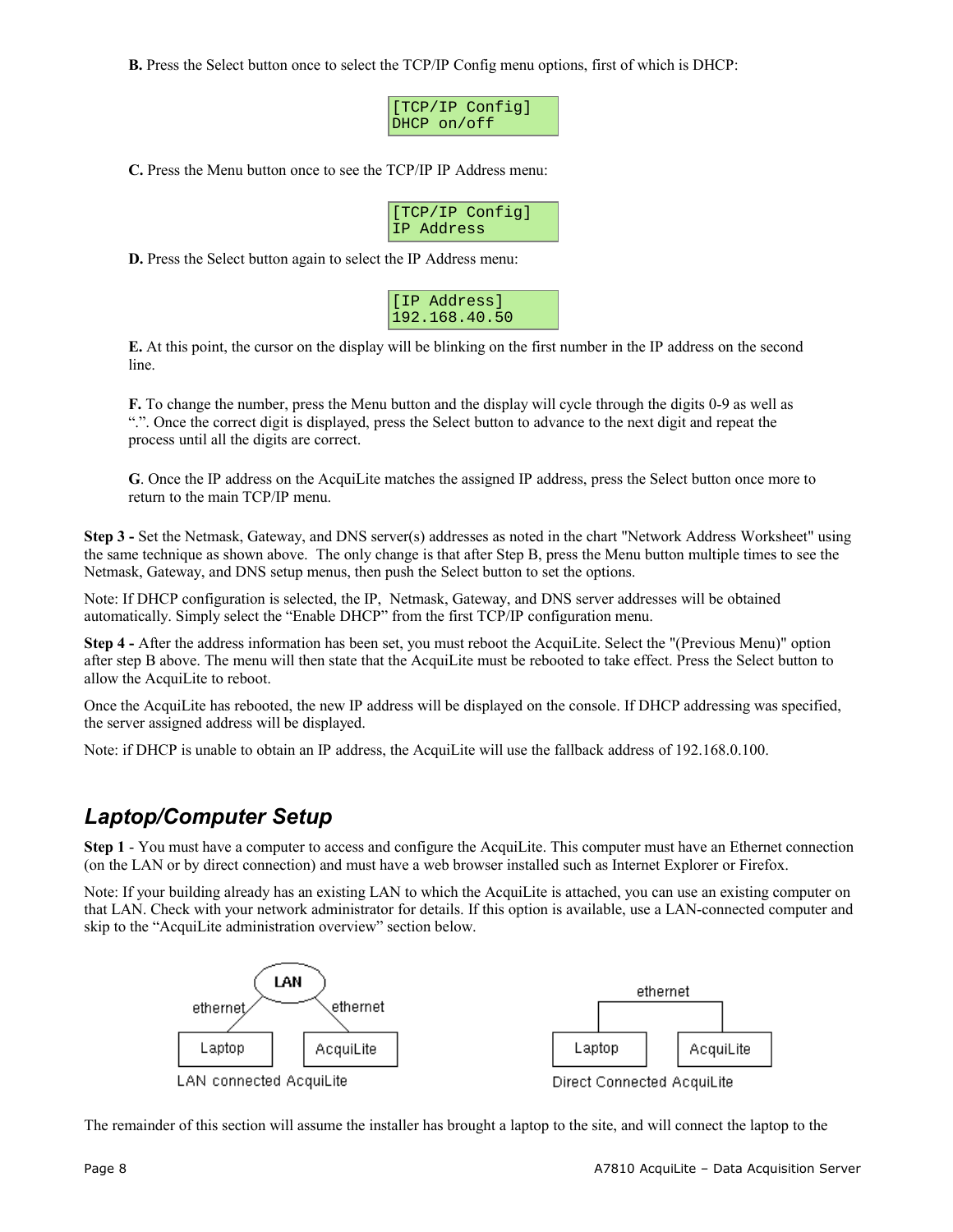building LAN, or directly to the AcquiLite. Attach the laptop to the AcquiLite or LAN as shown in figure 6, Ethernet hookup.

**Step 2** - Attach the Laptop to the AcquiLite or to the LAN. The A7810 will automatically detect whether a direct or crossover cable is required, and will reverse polarity accordingly. This feature will allow you to use either a straight Ethernet cable or a crossover Ethernet cable interchangeably.

If the Laptop is to be attached to an existing LAN, obtain a static IP address (or use DHCP addressing) from the network administrator.

**Static IP Address for the laptop DHCP Direct Connection to Laptop**

Specify an IP address IP address: \_\_\_.\_\_\_.\_\_\_.\_\_\_ Netmask: . . . . Obtain an IP address automatically. (All other required settings are assigned Netmask: 255.255.255.0 by the DHCP server)

IP Address: 192.168.40.1

(AcquiLite factory default settings)

Laptop Address Worksheet

**Step 3** - Configure the laptop IP address using the following steps. Note: Only Windows XP is detailed below, however you can use any OS/Browser you wish such as MacOS or Linux. Details on network setup for non-windows operating systems is beyond the scope of this document however.

- A. From the Windows start menu, select the "Settings", "Network Connections" option. Double click the 'Local Area' network connection icon in the network folder, then click the "Properties" button.
- B. In the network setup dialog, there should be a list of items including adapters, clients and protocols. Locate the item labeled "Internet Protocol (TCP/IP)".

This connection uses the following items:



Note: If you have multiple Ethernet cards, you may have multiple lines labeled "TCP/IP --> Ethernet card". Locate the Ethernet card that corresponds to the physical connection to the AcquiLite and then select the TCP/IP option that is linked with that Ethernet card.

- C. Double click the TCP/IP option you selected in step B above. The Internet Protocol properties dialog will be shown. This page allows you to select DHCP (obtain an IP address automatically) or configure an address manually.
- D. Select the option for "Use the following IP address" as shown in the picture to the right. Set the IP and Netmask from the Laptop Address Worksheet above. It would be helpful to make note of your previous settings in this dialog so you may set them back after you are done with the AcquiLite Configuration.
- E. Close the TCP/IP settings dialog, and Network dialog.

| General                                   |                                                                                                                                                       |
|-------------------------------------------|-------------------------------------------------------------------------------------------------------------------------------------------------------|
| the appropriate IP settings.              | You can get IP settings assigned automatically if your network supports<br>this capability. Otherwise, you need to ask your network administrator for |
| C Obtain an IP address automatically      |                                                                                                                                                       |
| C Use the following IP address:           |                                                                                                                                                       |
| IP address:                               | 192.168.40.1                                                                                                                                          |
| Subnet mask:                              | 255.255.255.0                                                                                                                                         |
| Default gateway:                          |                                                                                                                                                       |
| C Obtain DNS server address automatically |                                                                                                                                                       |
| ⊙ Use the following DNS server addresses: |                                                                                                                                                       |
| Preferred DNS server:                     |                                                                                                                                                       |
| Alternate DNS server:                     |                                                                                                                                                       |
|                                           | Advanced                                                                                                                                              |
|                                           | 0K<br>Cancel                                                                                                                                          |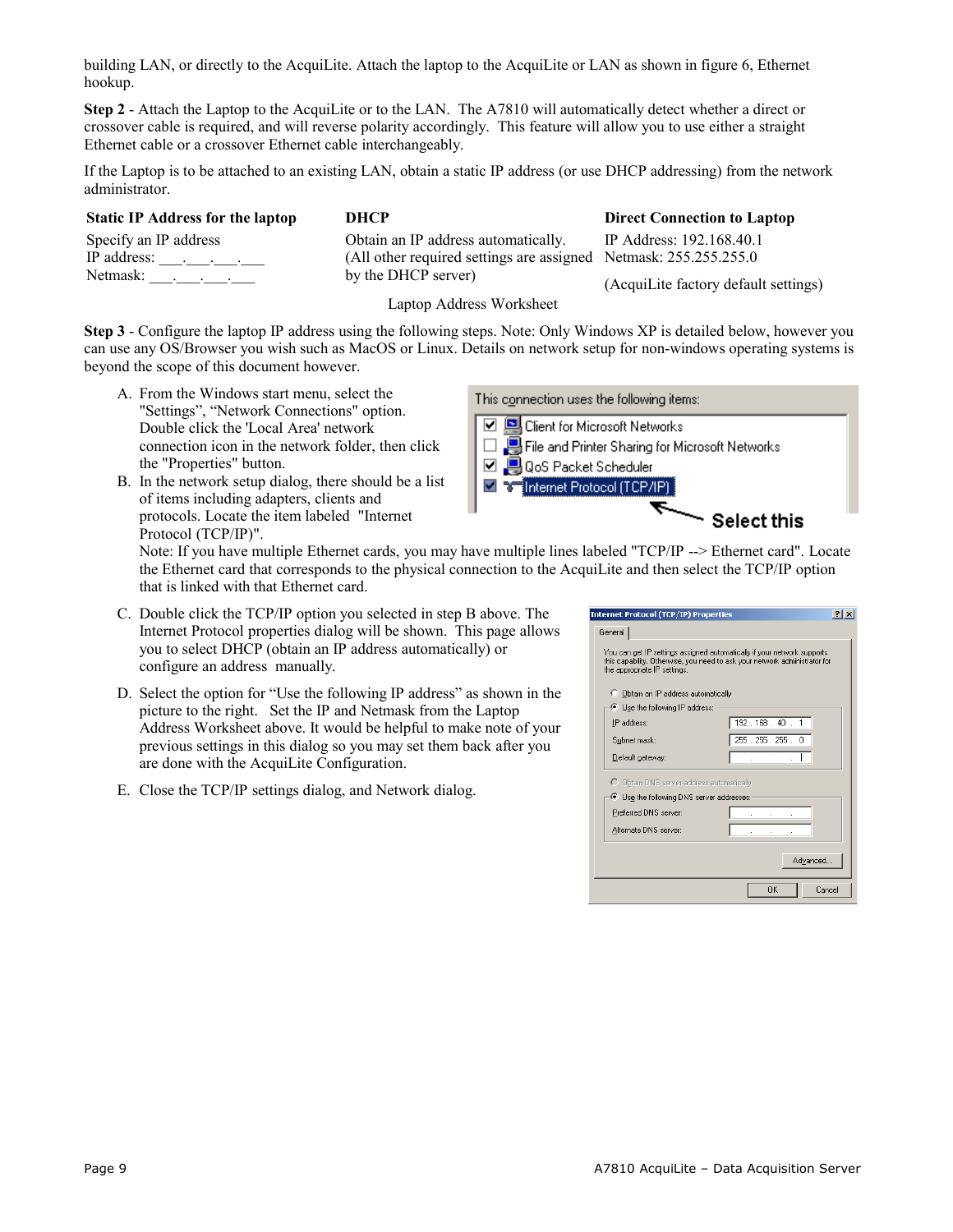## **AcquiLite Administration Overview**

The AcquiLite should now be available on the local area network for you to access using a web browser such as Internet Explorer or Netscape.

**Step 1** - Use your web browser to connect to the AcquiLite by entering

http://192.168.40.50/setup/ Where 192.168.40.50 is the IP address displayed on the on the AcquiLite LCD display.

**Step 2** - When prompted, use the following default login information

Login: admin Password: admin

**Step 3** - Your web browser should now display the AcquiLite configuration menu. To the left, a list of configuration options are available. On the right, a specific configuration page will be shown. The first page is a welcome message with some system status information. Proceed with the configuration of the AcquiLite using your web browser.

**Step 4 -** Click on the **+** mark next to the Accounts menu. Select the Admin account, and click 'Change Password'. All units are shipped with the same factory default password, and it should be changed to prevent unwanted access.

**Step 5 -** Expand the Networking option, and select setup. Verify the addresses are consistent with those in the "Network Address Worksheet."

**Step 6 -** Expand the Modbus option, and select "Device List." You should see an entry for the onboard pulse inputs.

- A. Click the device number to the left of the device 250 (onboard pulse inputs).
- B. A page with the current device status and readings will be displayed. Click on the 'configure' button at the bottom of the page.
- C. Enter a name for the device in the supplied field.
- D. Change any low and high range alarm settings you may need. (optional)
- E. Click the 'Save' button at the bottom of the page to save your changes.
- F. Repeat these steps for each Modbus device.

**Step 7 -** Select the Modbus/Setup menu option. Specify the Modbus Loop Name. This will become the name of the AcquiLite. This is the name that will appear on the BMO website service (if subscribed). Specify the data logging period. The default is 15 minutes.

**Step 8 –** Decide upon a method of data transfer. (see section later in this document) . If you select the HTTP/Post method to send data to the BMO website, you can configure this by selecting the "LogFileData, Setup/Upload" page.

- A. Make note of the AcquiLite serial number.
- B. Select upload options as needed for time of day to upload the data and retry control.
- C. Check the checkbox to allow remote configuration. This will allow you to reconfigure the AcquiLite from the BMO web site without having to connect directly to the AcquiLite.
- D. Specify the "Target address to upload data." This is the website address where the AcquiLite will send the collected data. If you have an in-house data collection service, you should enter the address of your data server in this field. Obvius also provides a service called Building Manager Online that can collect and report data for you. If you are using the BMO service, the target address to upload data should be set to http://www.buildingmanageronline.com/upload.php
- E. When configuring the AcquiLite to send data to the BMO site or your own data collection server, the AcquiLite will authenticate itself with the server by using the serial number and a password. This password must be supplied here, and can be obtained when you subscribe for the BMO service, or by your database administrator.
- F. Click "Apply" to save your changes.

If you select a manual transfer method, remove (blank out) the target address in the Modbus/Upload Data page.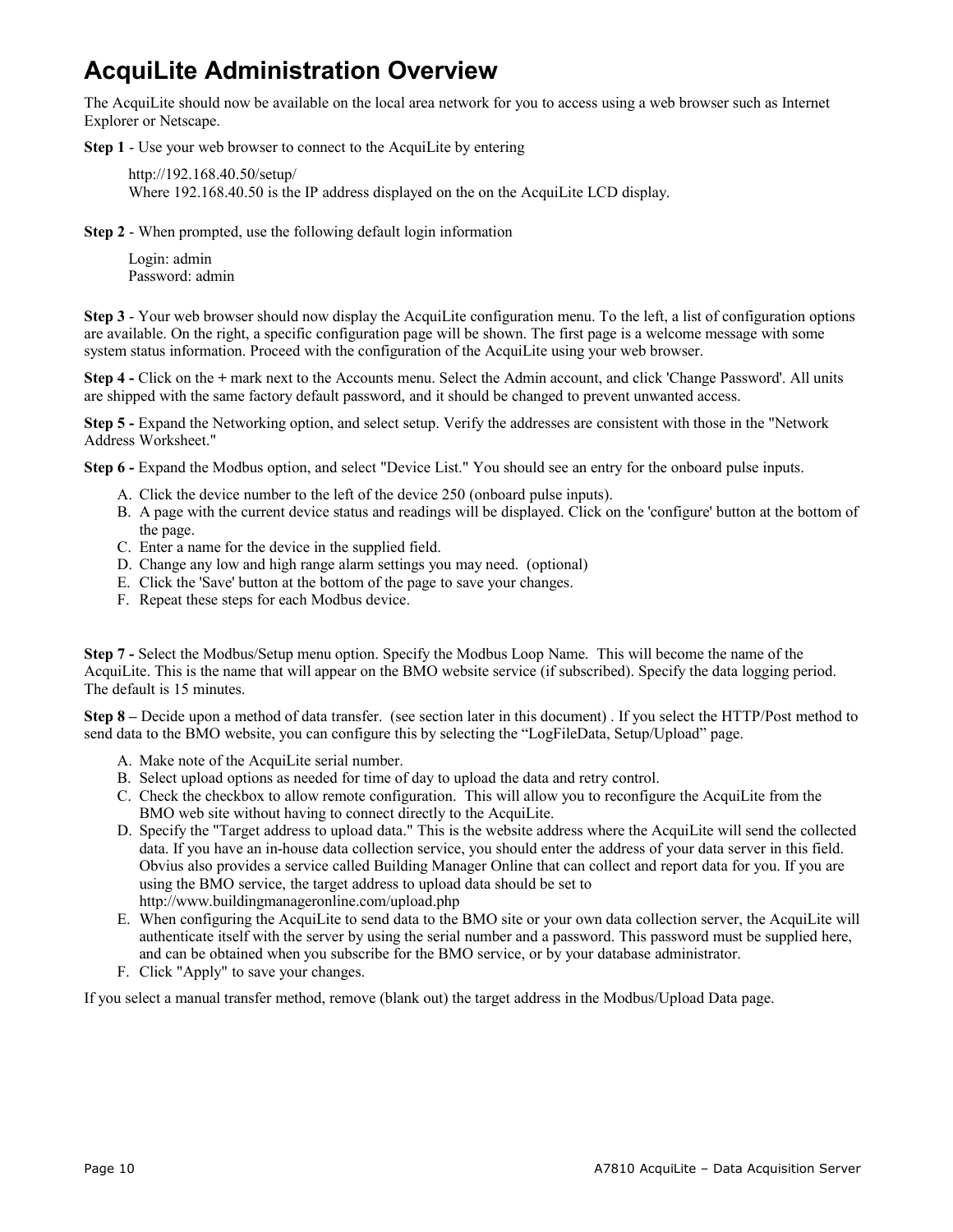# **Security**

The AcquiLite has three levels of security. These are "operator", "user" and "admin". When using a browser to access the AcquiLite, basic http authentication is used to prompt your browser for a username and password. The admin account uses "admin" as the default password. To change the password, select the Accounts menu from the left side tree display. Next, select the account name. Click the "Change Password" button to set a new password for the selected account.

**admin**: This account has full access to modify any of the system settings. The default password is "admin".

**operator**: This account may view settings, however may only change modbus alarm ranges and device names.

**user**: This account can view some system settings including the modbus device status pages and can change nothing.

When using FTP to access the AcquiLite, you may use the admin account username/password for read-only access. Log information is stored in /var/log/modbus. For read-write-delete access, use the login name "root" and the admin password.

The three usernames specified are not able to be changed or renamed, nor can arbitrary usernames be added to the AcquiLite. Access is only controlled by setting the password for the three existing usernames noted above.

The "operator" and "user" accounts are disabled by default. These accounts are activated when you first set a password for each.

## **Modbus**

#### *Device List*

The Modbus Device List page will show a listing of all the devices the AcquiLite has configured. The device list will show the Modbus address number, status (OK, Error, Alarm, Unconfigured), the device name (user specified) and the device identification string. Device 250 represents the onboard pulse input channels. Other devices must be added using Modbus TCP.

Click on the Modbus address number for any of the devices for specific device details

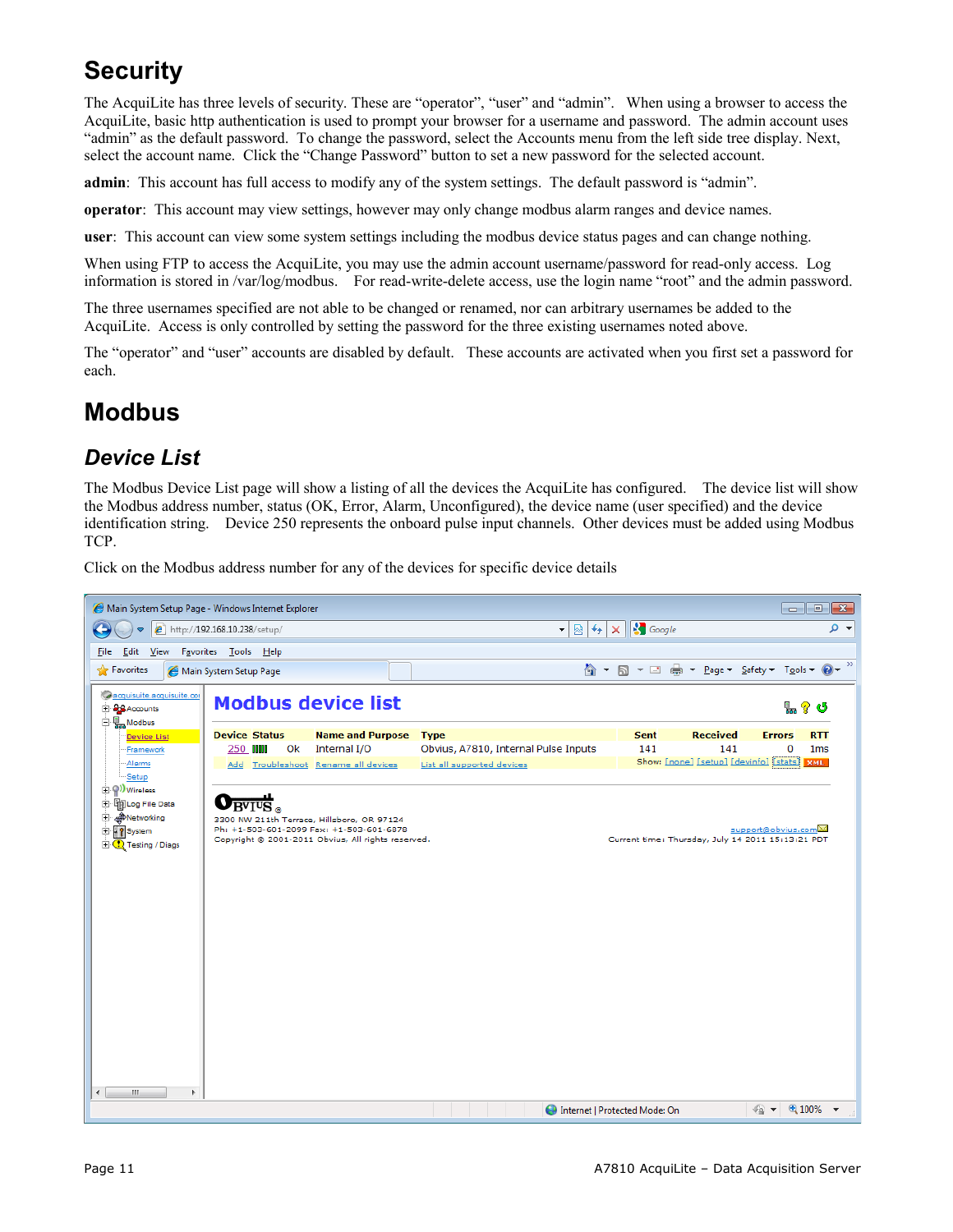Note: not all Modbus devices have built in driver support in the AcquiLite. If a device appears in the list with "Unknown" in the status column, you may need to upgrade the firmware on the AcquiLite to access the device. At the bottom of the device list page under the Type column, a link is shown that will show all the Modbus devices with built in driver support provided in the firmware. Use the System/Firmware update page to check for newer versions of the firmware. The Obvius.com website faq also has a list of supported Modbus devices. Modbus devices that are not supported by built-in drivers may be configured using the Modbus Framework feature in the AcquiLite.

At the bottom of the device list, there is an option to allow you to rename all the devices listed. This is useful for initial deployments. There is also a troubleshooting link that will look for common configuration problems and alert you to the appropriate solution.

#### **Device List Options**

At the top of the Modbus device list page, there are several display options that control the sorting of the device list.

Tree display: Click this icon to organize the list by showing each ModHopper, and the devices attached to each one.

圉 List display: (default) Show the list of Modbus devices sorted by the Modbus address number.

At the bottom of the Modbus device list, there are several options that may be selected to view or configure all the Modbus devices at the same time. These options are as follows:

**Add**: Manually add a Modbus device to the device list. This option can be used to configure a Modbus device that is not presently connected to the system, add a framework configured device, or add a Modbus/TCP connected device. See the section on manually adding a device below.

**Troubleshoot**: The AcquiLite will review the devices connected and offer suggestions about any problems found.

**Rename all devices**: This option allows you to edit all the device names in one configuration page. This is useful when initially configuring a large number of new devices. A name **must** be assigned to a device before the AcquiLite will log data for it.

**List all supported devices:** This option will show a list of all Modbus devices with built in drivers in the installed firmware.

**Show [setup]:** Display links for Device configuration and Advanced configuration for each device.

**Show [devinfo]**: Display the communications options including baud rate, serial number and firmware version (when available) for all devices in the Modbus device list.

**Show [stats]**: show packet counters for all devices in the device list. These include

**Sent**: Total number of packets sent to this Modbus address.

**Received**: Total number of valid packets received from this Modbus address.

**Error**: Total number of packets received that fail CRC for this device. (does not include non-response queries) **RTT**: The average round trip time for the last 7-10 packets that received a valid response. This value is useful in configuring the Modbus timeout in the Modbus Setup page. Note: if the timeout is set too short, you will not see an accurate value because packets dropped for timeout are not counted for RTT.

**XML**: Display the device list data in XML format.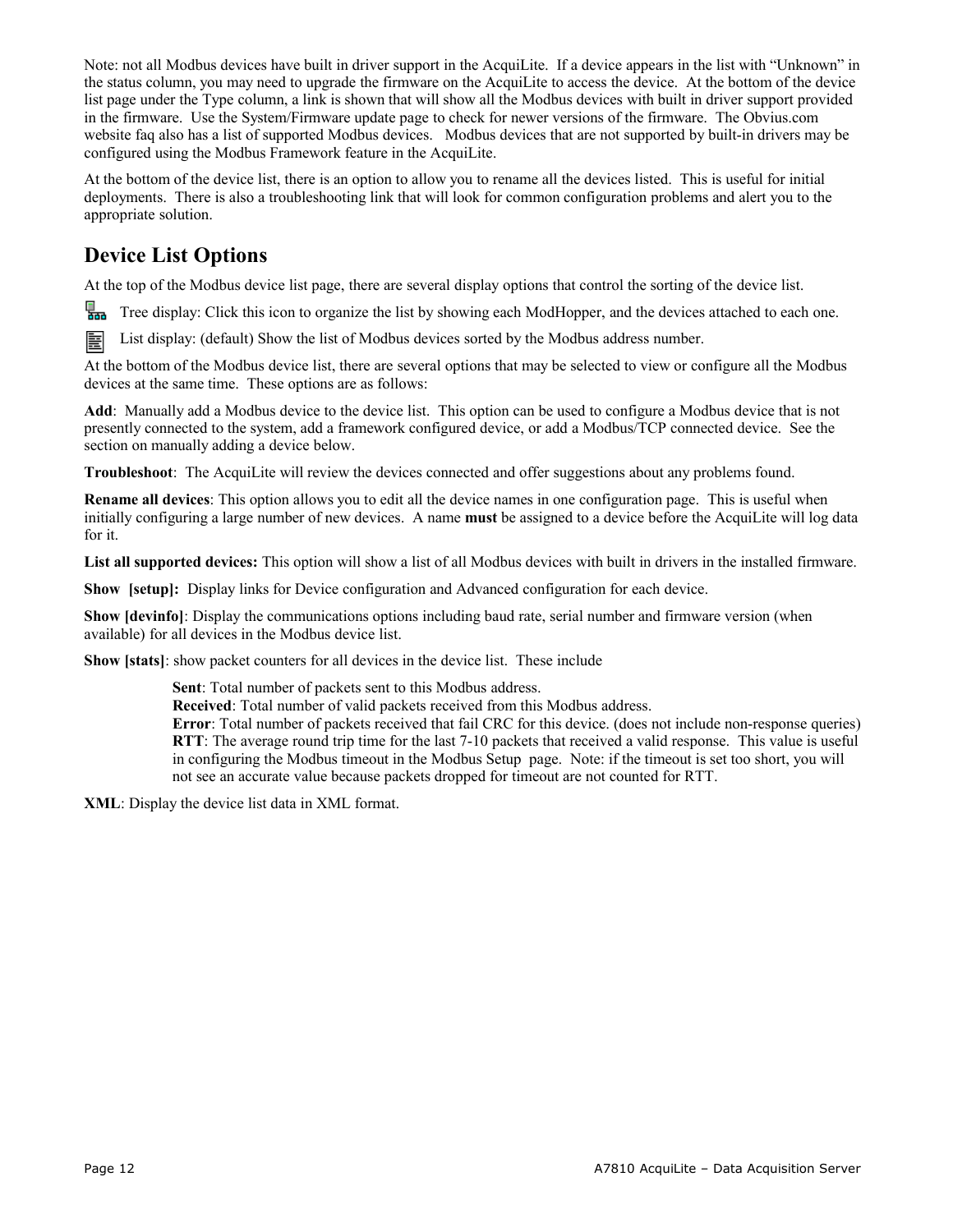#### **Device Details.**

The device detail page will show a list of all the pulse input data points, alarm settings and console options. The data point names for most devices are automatically entered. At the top of the page, the status of the device is shown. This usually reports "ok" however it can include error information if the device is not responding properly. A list of device errors is available in the log file details section of this manual. At the bottom of the page, several buttons are present.

| Main System Setup Page - Windows Internet Explorer                                                                                     |                                                                                                                                                                                           |                        |                  |                                                   |                                                     |
|----------------------------------------------------------------------------------------------------------------------------------------|-------------------------------------------------------------------------------------------------------------------------------------------------------------------------------------------|------------------------|------------------|---------------------------------------------------|-----------------------------------------------------|
| $\mathbf{v} \otimes \mathbf{t}$ $\mathbf{v} \otimes \mathbf{t}$ $\mathbf{v}$ $\otimes$ Google<br><b>e</b> http://192.168.10.238/setup/ |                                                                                                                                                                                           |                        |                  | - م                                               |                                                     |
| Edit View<br>Favorites Tools Help<br><b>File</b>                                                                                       |                                                                                                                                                                                           |                        |                  |                                                   |                                                     |
| <b>Favorites</b>                                                                                                                       | Main System Setup Page                                                                                                                                                                    |                        |                  |                                                   |                                                     |
| acquisuite.acquisuite.co<br>E 20 Accounts<br>白· <b>喝m</b> Modbus<br><b>Device List</b>                                                 | <b>Internal I/O</b><br>Device Address: 250                                                                                                                                                |                        |                  |                                                   | త                                                   |
| Framework<br>Alarms                                                                                                                    | Device Type: Obvius, A7810, Internal Pulse Inputs<br>Status: Ok                                                                                                                           |                        |                  |                                                   |                                                     |
| Setup<br>由· Wireless                                                                                                                   | <b>Function</b>                                                                                                                                                                           | <b>Current Reading</b> | <b>Low Alarm</b> | <b>High Alarm</b>                                 | <b>Console</b>                                      |
| 由 in Log File Data                                                                                                                     | Input 1                                                                                                                                                                                   | 3.000                  | 0.000            | 0.000                                             |                                                     |
| <b>E</b> em Networking                                                                                                                 | Input 1 Ave Rate                                                                                                                                                                          | 0 per minute           | 0.000 per minute | 0.000 per minute                                  |                                                     |
| E PSystem                                                                                                                              | Input 1 Instantaneous                                                                                                                                                                     | invalid                | 0.000 per minute | 0.000 per minute                                  |                                                     |
| <b>E</b> C Testing / Diags                                                                                                             | Input 1 Min                                                                                                                                                                               | invalid                | 0.000 per minute | 0.000 per minute                                  |                                                     |
|                                                                                                                                        | Input 1 Max                                                                                                                                                                               | invalid                | 0.000 per minute | 0.000 per minute                                  |                                                     |
|                                                                                                                                        | Input 2                                                                                                                                                                                   | $\Omega$               | 0.000            | 0.000                                             |                                                     |
|                                                                                                                                        | Input 2 Ave Rate                                                                                                                                                                          | 0 per minute           | 0.000 per minute | 0.000 per minute                                  |                                                     |
|                                                                                                                                        | Input 2 Instantaneous                                                                                                                                                                     | invalid                | 0.000 per minute | 0.000 per minute                                  |                                                     |
|                                                                                                                                        | Input 2 Min                                                                                                                                                                               | invalid                | 0.000 per minute | 0.000 per minute                                  |                                                     |
|                                                                                                                                        | Input 2 Max                                                                                                                                                                               | invalid                | 0.000 per minute | 0.000 per minute                                  |                                                     |
|                                                                                                                                        | Input 3                                                                                                                                                                                   | $\mathbf 0$            | 0.000            | 0.000                                             |                                                     |
|                                                                                                                                        | Input 3 Ave Rate                                                                                                                                                                          | 0 per minute           | 0.000 per minute | 0.000 per minute                                  |                                                     |
|                                                                                                                                        | Input 3 Instantaneous                                                                                                                                                                     | invalid                | 0.000 per minute | 0.000 per minute                                  |                                                     |
|                                                                                                                                        | Input 3 Min                                                                                                                                                                               | invalid                | 0.000 per minute | 0.000 per minute                                  |                                                     |
|                                                                                                                                        | Input 3 Max                                                                                                                                                                               | invalid                | 0.000 per minute | 0.000 per minute                                  |                                                     |
|                                                                                                                                        |                                                                                                                                                                                           |                        |                  |                                                   |                                                     |
|                                                                                                                                        | Input 4                                                                                                                                                                                   | $\mathbf{O}$           | 0.000            | 0.000                                             |                                                     |
|                                                                                                                                        | Input 4 Ave Rate                                                                                                                                                                          | 0 per minute           | 0.000 per minute | 0.000 per minute                                  |                                                     |
|                                                                                                                                        | Input 4 Instantaneous                                                                                                                                                                     | invalid                | 0.000 per minute | 0.000 per minute                                  |                                                     |
|                                                                                                                                        | Input 4 Min                                                                                                                                                                               | invalid                | 0.000 per minute | 0.000 per minute                                  |                                                     |
|                                                                                                                                        | Input 4 Max                                                                                                                                                                               | invalid                | 0.000 per minute | 0.000 per minute                                  |                                                     |
|                                                                                                                                        | Done<br>Configure                                                                                                                                                                         |                        |                  |                                                   | XML LOG                                             |
|                                                                                                                                        | $\overline{\mathrm{BVI^{U}S}}$ $_{\circ}$<br>3300 NW 211th Terrace, Hillsboro, OR 97124<br>Ph: +1-503-601-2099 Fax: +1-503-601-6878<br>Copyright @ 2001-2011 Obvius, All rights reserved. |                        |                  | Current time: Thursday, July 14 2011 15:11:24 PDT | support@obvius.com                                  |
| W.<br>Þ.<br>$\leftarrow$                                                                                                               |                                                                                                                                                                                           |                        |                  | Internet   Protected Mode: On                     | $\frac{1}{2}$ $\sqrt{2}$ $\sqrt{2}$ 100% $\sqrt{2}$ |

**Done**: returns you to the device list page.

Log File: This icon will display a table view of the most recent data in the current log file. Use the log file export page for complete log data access.

**XML**: This icon will show the current data from the Modbus device in an XML format. The URL from this icon can be copied and used to gather xml data for client side Javascript or Java applications.

**Configure**: This button will allow you to change the device parameters such as the name, alarm and console settings.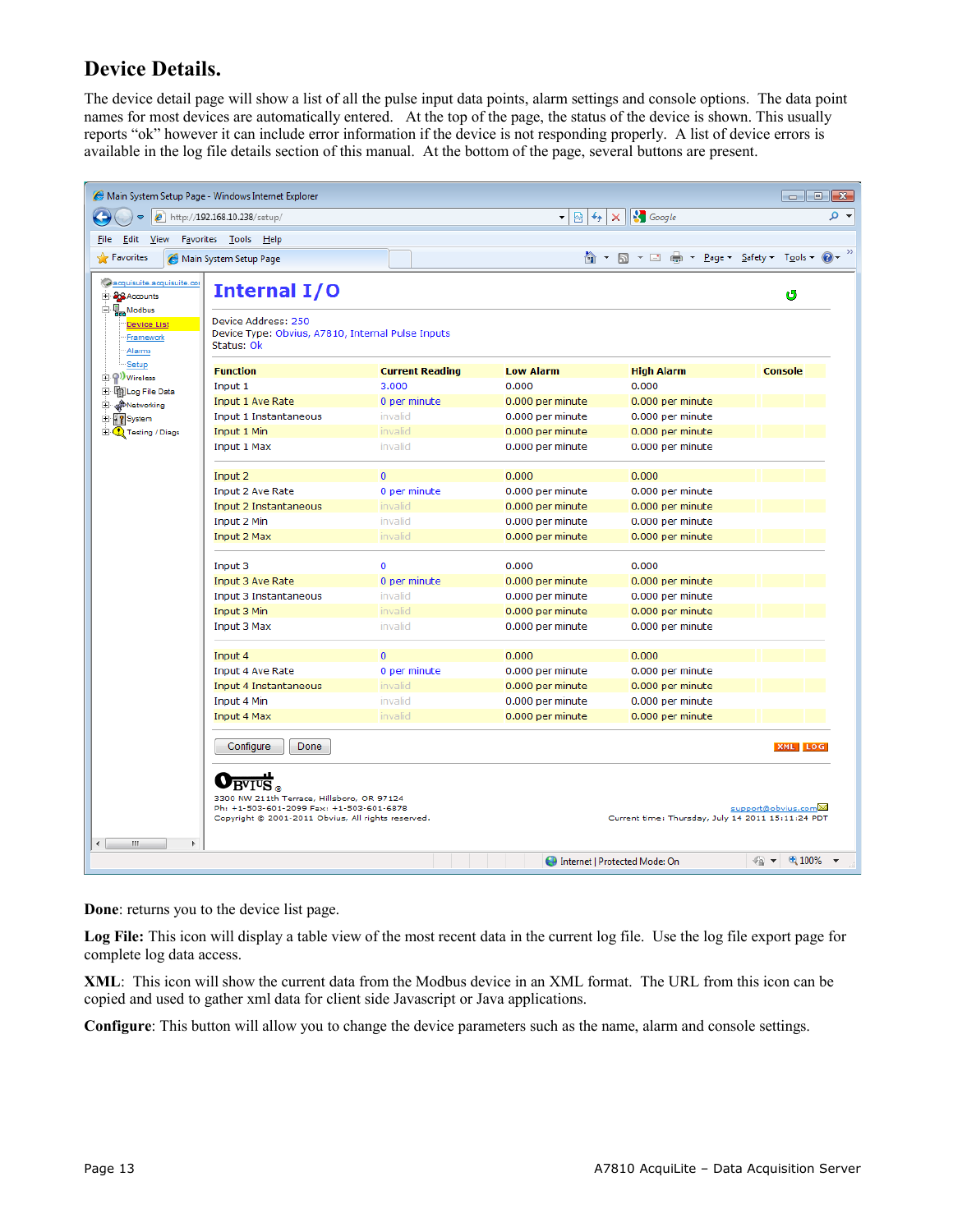#### **Device Configuration**

When the "configure" button is clicked from the device details page, the screen will be refreshed, with the same information, however the device name, alarm settings and console checkbox will be available.

**Device Name:** This field allows you to specify a name for the device such as "main building power" or other useful name to indicate the location or function of the device. A name **must** be assigned to a device before the AcquiLite will log data for it.

**Low Alarm, High Alarm**: Specify a threshold for the alarm. If the data point is recorded below the Low Alarm, or above the High Alarm levels at the time a log entry is taken, the point will be considered in an alarm state.

**Console**: Checking this checkbox will cause the AcquiLite to display this data point on the LCD console. Multiple data points are rotated about every 10 seconds. The values on the LCD console are updated when the next log interval occurs.

**Point Config:** Some devices have configurable point features. Most data points are automatically configured and this option may not be displayed.

**Advanced**: At the lower right corner of the page, an advanced configuration button may be present depending on the Modbus device features.

#### **Advanced Configuration Options**

The advanced configuration page contains special options specific to the device you are configuring. For the onboard pulse inputs, the configuration options are shown below. The device serial number and other specific parameters will be displayed if available.

|                                                            | Main System Setup Page - Windows Internet Explorer                                                                                           | $\Box$ $\mathbf{x}$<br>$\Box$                                                                                             |  |  |
|------------------------------------------------------------|----------------------------------------------------------------------------------------------------------------------------------------------|---------------------------------------------------------------------------------------------------------------------------|--|--|
|                                                            | http://192.168.10.238/setup/                                                                                                                 | $\mathbb{R} \left  \left  \right  \right  \times \left  \left  \right  \right $ Google<br>- م<br>$\overline{\phantom{a}}$ |  |  |
| Edit<br>View<br>File                                       | F <u>a</u> vorites <u>T</u> ools <u>H</u> elp                                                                                                |                                                                                                                           |  |  |
| Pravorites                                                 | Main System Setup Page                                                                                                                       |                                                                                                                           |  |  |
| acquisuite.acquisuite.co<br>E <b>PO</b> Accounts           | Internal I/O                                                                                                                                 | త                                                                                                                         |  |  |
| 白· <b>唱</b> Modbus<br>Device List<br>Framework<br>·Alarms  | Device Address: 250<br>Device Type: Obvius, A7810, Internal Pulse Inputs (id=48)<br>Status: Ok                                               |                                                                                                                           |  |  |
| -Setup<br>由· <sup>(2)</sup> Wireless<br>中 TipLog File Data | <b>Input channel configuration: Present readings</b><br>Channel 1:<br>Pulse<br>3                                                             | Serial number: 001EC6050282<br>Firmware version: v1.14                                                                    |  |  |
| <b>E</b> a <sup>n</sup> Networking<br>E PSystem            | Channel 2:<br>Pulse<br>$\Omega$<br>Channel 3:<br>Pulse<br>$\mathbf 0$                                                                        | Hardware version: 7810, pcb rev A, part rev A<br>Manufacture date: (unavailable)                                          |  |  |
| <b>E</b> C Testing / Diags                                 | Channel 4:<br>Pulse<br>$\Omega$<br>Contact closure threshold: 1000<br>ohms (default=1000)                                                    | <b>RS485 Baud: 0</b><br><b>RS485 Good RX: 0</b><br><b>RS485 Good TX: 0</b><br><b>RS485 Bad TX: 0</b>                      |  |  |
|                                                            | Contact open wire threshold: 65535 ohms (65536=unused)                                                                                       | Firmware boot time: Thursday, July 14 2011 14:06:16 PDT                                                                   |  |  |
|                                                            | Pulse count for instantaneous rate: 5<br>$(default=5)$                                                                                       | Up time: 1 hours, 3 minutes                                                                                               |  |  |
|                                                            | Pulse count speed: 10hz (default) ▼                                                                                                          |                                                                                                                           |  |  |
|                                                            | Save Advanced<br>Cancel                                                                                                                      |                                                                                                                           |  |  |
| Ш<br>$\overline{ }$                                        | 3300 NW 211th Terrace, Hillsboro, OR 97124<br>Ph: +1-503-601-2099 Fax: +1-503-601-6878<br>Copyright © 2001-2011 Obvius, All rights reserved. | support@obvius.com<br>Current time: Thursday, July 14 2011 15:12:59 PDT                                                   |  |  |
| Done                                                       |                                                                                                                                              | $\star$ 0 100% $\star$<br><b>Confidence   Protected Mode: On</b>                                                          |  |  |

Specific options available in the Advanced Configuration page vary depending on the features available in the Modbus Device, as well as the features implemented in the built in AcquiLite driver.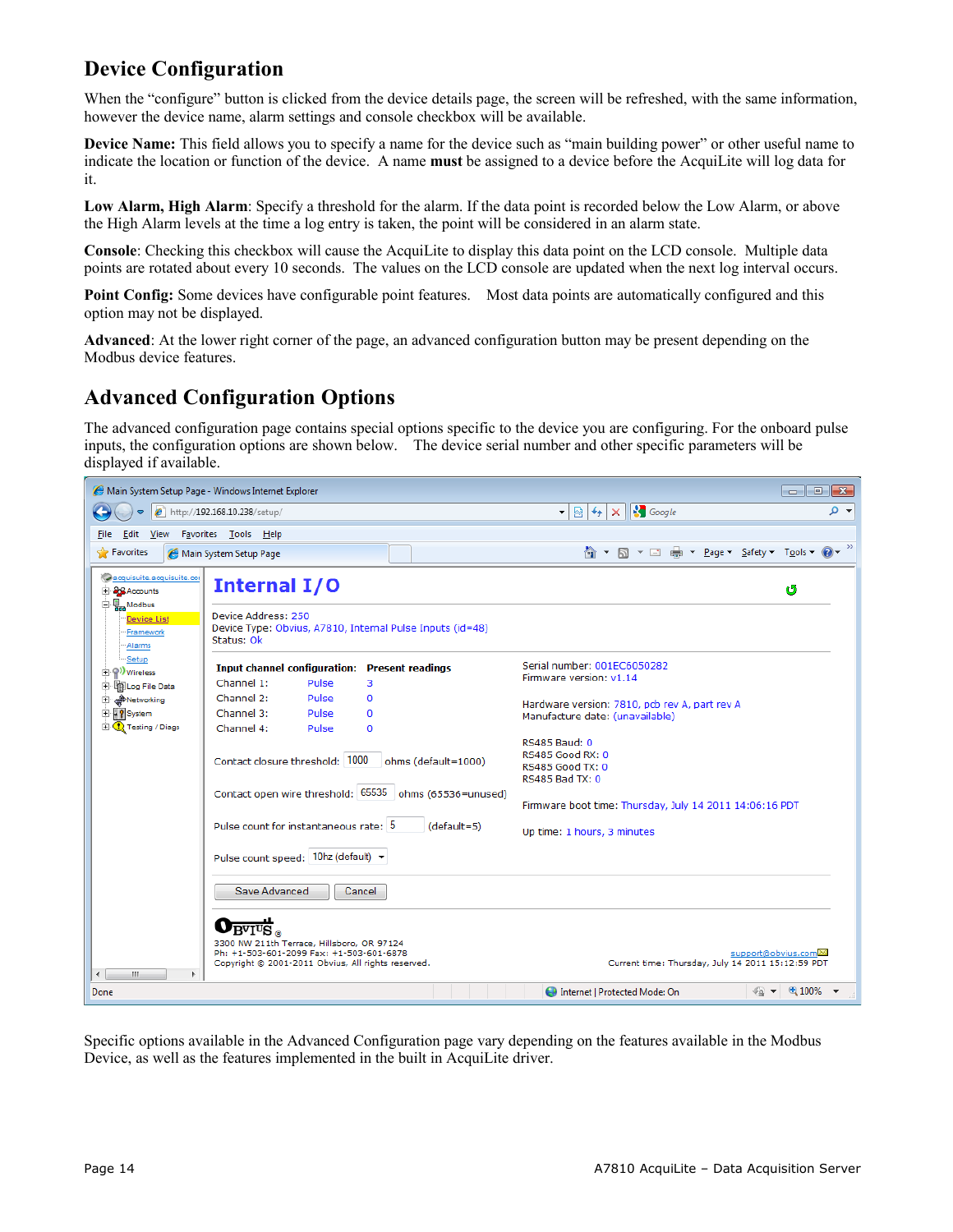#### **Manual Device Add Options**

Modbus devices may be added manually by clicking on the "add" link on the bottom of the Modbus device list page. This option is intended for use when adding devices to the configuration profile prior to installing the physical hardware, or configuring Modbus/TCP devices that will not automatically populate in the Modbus device list.

| Main System Setup Page - Windows Internet Explorer<br><u>- Ie</u><br>$\mathbf{x}$                                                                                                                                                                                                                                                                                               |                                                                                                                                                                                                                              |                |  |                                        |                                                   |                    |  |
|---------------------------------------------------------------------------------------------------------------------------------------------------------------------------------------------------------------------------------------------------------------------------------------------------------------------------------------------------------------------------------|------------------------------------------------------------------------------------------------------------------------------------------------------------------------------------------------------------------------------|----------------|--|----------------------------------------|---------------------------------------------------|--------------------|--|
| $\mathbf{r} \times \mathbf{R}$ $\mathbf{t}$ $\mathbf{t}$ $\mathbf{t}$ $\mathbf{t}$ $\mathbf{t}$ $\mathbf{t}$ $\mathbf{t}$ $\mathbf{t}$ $\mathbf{t}$ $\mathbf{t}$ $\mathbf{t}$ $\mathbf{t}$ $\mathbf{t}$ $\mathbf{t}$ $\mathbf{t}$ $\mathbf{t}$ $\mathbf{t}$ $\mathbf{t}$ $\mathbf{t}$ $\mathbf{t}$ $\mathbf{t}$ $\mathbf{t}$ $\mathbf{t$<br>- م<br>http://192.168.10.238/setup/ |                                                                                                                                                                                                                              |                |  |                                        |                                                   |                    |  |
| Favorites Tools Help<br>Edit<br>View<br>File                                                                                                                                                                                                                                                                                                                                    |                                                                                                                                                                                                                              |                |  |                                        |                                                   |                    |  |
| Favorites                                                                                                                                                                                                                                                                                                                                                                       | Main System Setup Page                                                                                                                                                                                                       |                |  |                                        |                                                   |                    |  |
| acquisuite.acquisuite.com<br>E <b>SORAccounts</b><br>白·H <sub>an</sub> Modbus                                                                                                                                                                                                                                                                                                   | <b>Modbus device driver - Manual Setup</b>                                                                                                                                                                                   |                |  |                                        |                                                   | ?<br>G             |  |
| Device List<br>Framework                                                                                                                                                                                                                                                                                                                                                        | Modbus Address:                                                                                                                                                                                                              | 1<br>$(1-247)$ |  |                                        |                                                   |                    |  |
| Alarms                                                                                                                                                                                                                                                                                                                                                                          | Modbus/TCP Gateway IP:                                                                                                                                                                                                       | 127.0.0.1      |  |                                        |                                                   |                    |  |
| -Setup<br>白·(?) Wireless                                                                                                                                                                                                                                                                                                                                                        | Modbus/TCP Gateway Port: 502                                                                                                                                                                                                 | (default 502)  |  |                                        |                                                   |                    |  |
| 中 TipLog File Data                                                                                                                                                                                                                                                                                                                                                              | Device Name:                                                                                                                                                                                                                 | My New Device  |  |                                        |                                                   |                    |  |
| <b>E</b> a <sup>n</sup> Networking<br>मं <mark>∦</mark> System                                                                                                                                                                                                                                                                                                                  | Device Type:                                                                                                                                                                                                                 | [Auto Detect]  |  |                                        | $\blacktriangledown$                              |                    |  |
| <b>E</b> C Testing / Diags                                                                                                                                                                                                                                                                                                                                                      | <b>Create Configuration</b>                                                                                                                                                                                                  | Cancel         |  |                                        |                                                   |                    |  |
| $\leftarrow$<br>ш<br>k                                                                                                                                                                                                                                                                                                                                                          | ο<br>$\overline{\mathrm{B}^{\mathrm{V}}\mathrm{I}^{\mathrm{U}}\mathrm{S}}$ .<br>3300 NW 211th Terrace, Hillsboro, OR 97124<br>Ph: +1-503-601-2099 Fax: +1-503-601-6878<br>Copyright @ 2001-2011 Obvius, All rights reserved. |                |  |                                        | Current time: Thursday, July 14 2011 15:15:22 PDT | support@obvius.com |  |
|                                                                                                                                                                                                                                                                                                                                                                                 |                                                                                                                                                                                                                              |                |  | <b>Confidence   Protected Mode: On</b> |                                                   | $R_{100\%}$        |  |

The manual setup page has several options that must be configured before the AcquiLite will recognize the Modbus device. The options are as follows:

**Modbus Address:** The Modbus device address must be supplied. Note: when configuring a device on a remote Modbus/TCP gateway, the Modbus address of the remote device must not be the same as any address already listed in the device list page.

**Modbus/TCP Gateway IP:** This option allows the AcquiLite to log data from a remote Modbus device that is attached to the LAN via a Modbus TCP gateway device such as an EGX or Moxa gateway.

**Modbus/TCP Gateway Port:** If a remote Modbus/TCP gateway is used, the tcp port of the remote gateway must be specified. The default TCP port is 502 on most gateways.

**Device Name:** You must provide a name for the Modbus device to identify it in the device list. This should be something that will identify the meter location and purpose.

**Device Type:** This menu will allow the selection of any built in driver or any Modbus Framework template that is available on the AcquiLite. It is important to select the driver or template that matches the Modbus device.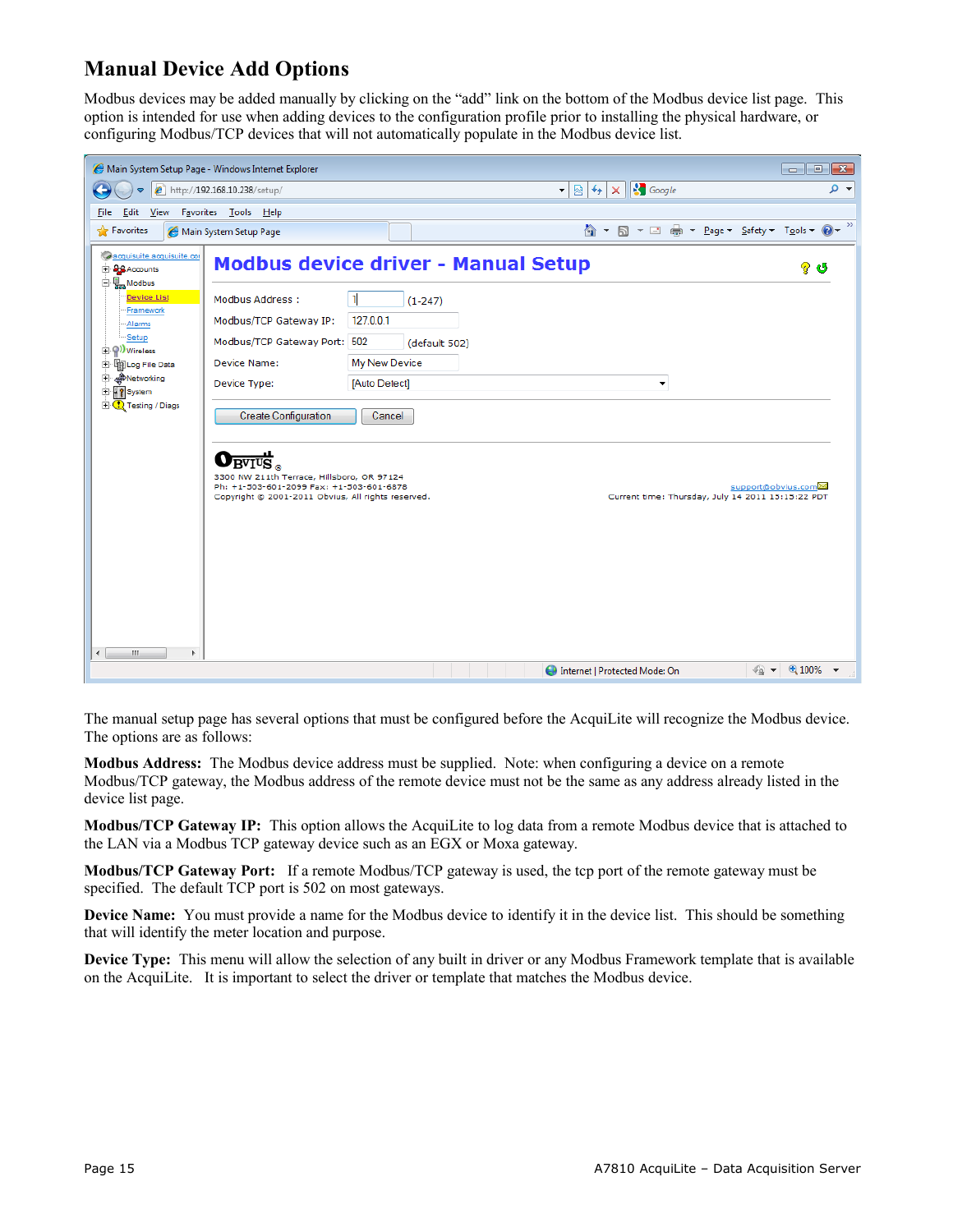### *Troubleshooting Pulse inputs*

If the device you have attached does not appear in the Modbus device list, check the following:

- Verify the pulse input connections are correct .
- Verify the status LED blinks for the specific pulse input in question. Try bridging the two terminals at the input of the AcquiLite to verify the input LED turns on.
- Bridge the terminals of the pulse output meter and verify the input LED turns on. This will verify the wiring to the meter is correct.

#### *Modbus Setup*

The Modbus setup page provides several options related to the Modbus RS485 serial port.

**AcquiLite Name:** This is the name of the AcquiLite. This name will be present on all log file descriptors when uploaded to a central database website such as BMO. It is helpful to name the AcquiLite based on the physical location of the system, or building. Note: this feature was labeled "Loop Name" in older firmware versions.

**Data logging period:** This option sets the log interval for the AcquiLite. Options range from once per minute to once per hour. All of the selections are even divisions of one hour. The AcquiLite calculates the next log time by finding the next multiple of the log period past the start of the hour. For example, if the log period is 15 minutes, log readings will be taken at 0, 15, 30 and 45 minutes past the hour. The log period is not calculated based on "15 minutes after the last reading"

When the AcquiLite is first started, it will take an initial reading of all the Modbus devices immediately. Following that, the next log reading will be calculated as a multiple of the log period after the hour. The initial reading is taken to allow the AcquiLite to gather information for meters that require demand calculations, as well as provide accurate information starting when the AcquiLite is booted.

**Modbus/TCP access:** The AcquiLite has a Modbus TCP gateway feature that allows other systems to send queries to all attached Modbus RS485 devices. This feature allows control of what systems have access to the Modbus TCP gateway feature. The settings include "no access", "local subnet only" and "allow any". This basic security feature only allows control based on the IP address of the system making the request. The Modbus TCP protocol does not have provisions for any authentication password or other methods of security. By default, the gateway feature is disabled, and set to "No Access."

The Modbus TCP gateway is a feature that allows the AcquiLite to share the attached Modbus RS485 devices with other systems such as PCs with software and building control systems. The gateway receives incoming TCP requests, verifies the length of the packet does not exceed 255 bytes, and forwards the packet to the Modbus RS485 loop. The gateway does not verify the contents of the packet, nor the target address specified in the request. If the Modbus RS485 device sends a valid response back, the gateway will return this information to the the system requesting it via TCP. If no response is received, a timeout failure will be sent to the requester. Because the gateway does not process the contents of the request or reply, it is possible to query devices on the Modbus RS485 loop that are not specifically supported by the AcquiLite. A Modbus/TCP technical guide may be available soon at [www.obvius.com.](http://www.obvius.com/)

#### *Alarm Setup*

The Modbus Alarms section provides the ability to send messages when alarm levels are exceeded. Messages can be sent by email, SNMP or displayed on the LCD console. Alarms are processed at the end of the data logging period. For more frequent alarms, shorten the data log interval. Log readings and alarm processing can be set to as often as once per minute.

**Display all alarms on LCD console**: When checked, all alarm messages are shown on the LCD display of the AcquiLite.

**SNMP Trap Send Enabled**: When checked, SNMP Trap messages are sent after every log period for each data point that is in an alarm state. The trap includes information about the AcquiLite system data point, and alarm state. A full MIB is located on the AcquiLite, click the MIB link to the right of this option.

**SNMP Trap Host 1 (2,3):** When SNMP traps are enabled, a trap message is sent to each of the trap host addresses. Specify the trap host by IP address, not DNS name.

**Direct email on alarm**. When checked, the AcquiLite will send an email message when any data point changes its alarm state.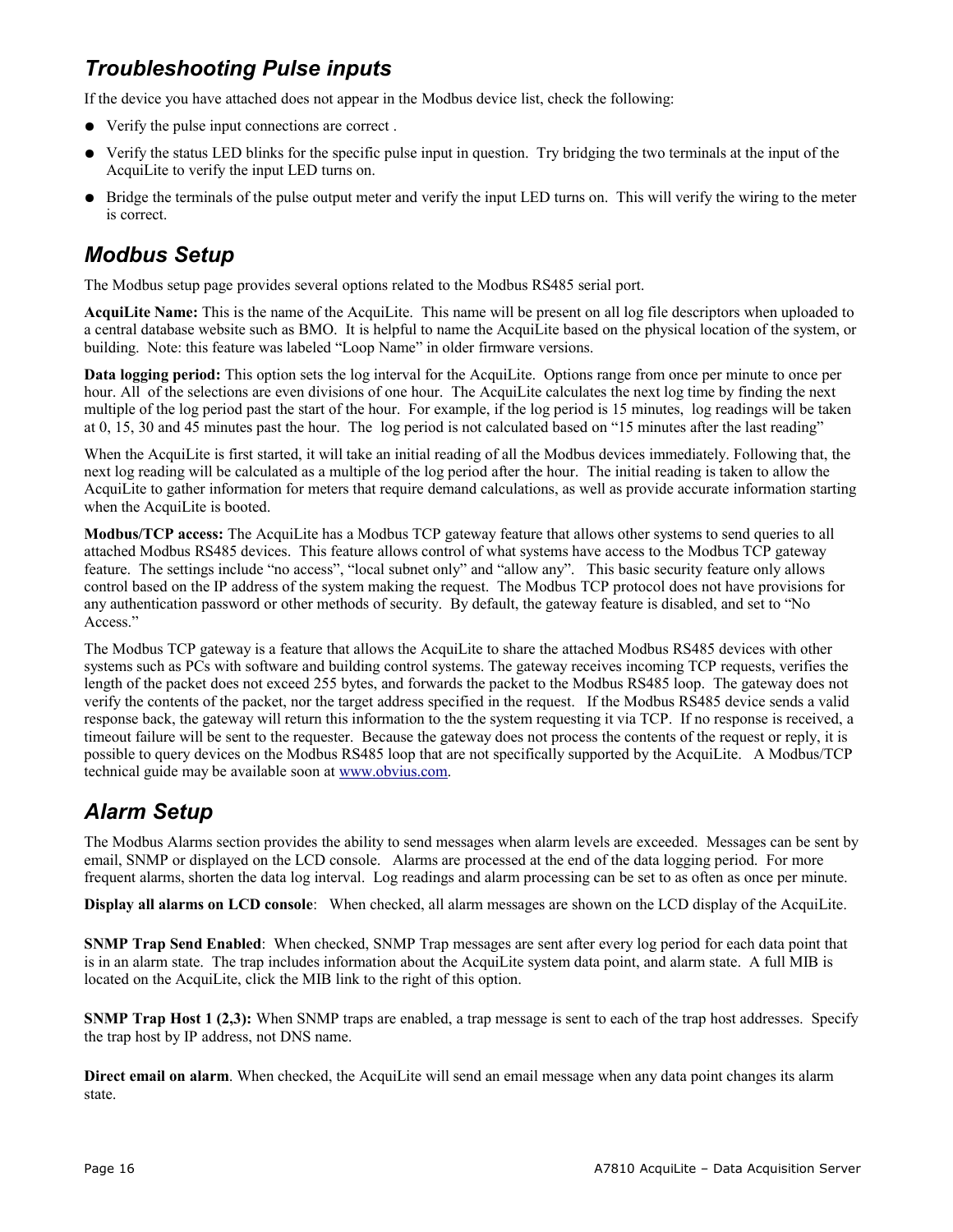**SMTP Mail Server Address**: The IP address of the email server on the LAN that will process and forward the email message to the recipient.

**Sender Address:** The address that will be used in the "From:" line of the email. This is helpful in identifying the source of the alarm email message. If your SMTP mail server has junk filtering, you may be required to use a sender address that matches a mailbox address on the SMTP mail server; check with your mail server administrator for specific details on this issue.

**Recipient address 1 (2,3):** The AcquiLite can send a copy of the alarm notice to multiple email addresses. Specify one, two or three email addresses in the fields provided for the recipient addresses.

#### *Modbus Framework*

The Modbus Framework feature is a tool to allow the AcquiLite to read data from any Modbus device by creating a template in the Modbus Framework editor. The template describes the Modbus register read commands, and the conversion required for each data point that is to be read. The Framework feature is an advanced feature of the AcquiLite that requires the user to be familiar with the Modbus protocol and with the Modbus register point list for the specific Modbus device that will be used. For more information on the Modbus Framework feature, download the Modbus Framework documentation from [www.obvius.com.](http://www.obvius.com/)

## **Wireless**

The AcquiLite and AcquiSuite systems have the ability to provide diagnostic information about R9120 ModHopper Wireless Modbus Networks. On typical systems, an R9120 will be attached to the RS485 of the master system. The A7810 can access a ModHopper network, however it must do so through a Modbus/TCP gateway. If a ModHopper is connected in such a way, the wireless diagnostics options will be present in the AcquiLite. Please refer to the AcquiSuite A8812 or A8810 user manuals for further details on the wireless diagnostic features.

## **Networking**

#### *Network Status*

This page displays the current status of the AcquiLite network connections. Several interfaces may be shown if both Ethernet and ppp dialin/dialout are active at the same time. Each interface will report the ip address, number of packets sent and received, and other details specific to the interface. For the Ethernet interface, the MAC address (HWaddr) will be shown as well as a network collision count.

#### **Ethernet network**

```
eth0 Link encap:Ethernet HWaddr 00:99:99:0E:C1:CA 
           inet addr:192.168.10.50 Bcast:192.168.10.255 Mask:255.255.255.0
           UP BROADCAST RUNNING MULTICAST MTU:1500 Metric:1
           RX packets:2624171 errors:6 dropped:0 overruns:0 frame:0
           TX packets:220342 errors:0 dropped:0 overruns:0 carrier:0
           collisions:1 txqueuelen:100 
           RX bytes:174674347 (166.5 Mb) TX bytes:50607122 (48.2 Mb)
           Interrupt:5 Base address:0x320
```
Note: the "lo" or Loopback interface is the internal network and is always present, "eth0" is the Ethernet segment, and "ppp0" is the dialout or dialin connection. In addition, the current gateway and DNS server information will be shown. These items will provide information about DHCP assigned configuration information.

#### *Ethernet setup*

The Ethernet setup page has the following options:

- IP Address: The IP address of the Ethernet interface: Default 192.168.40.50
- Netmask: The netmask of the Ethernet network. Default 255.255.255.0
- Gateway Address: The gateway is the routing device that moves traffic from the LAN to the internet. The default is 192.168.40.1. If you do not have an internet connection for your LAN, or you are using a crossover Ethernet cable, leave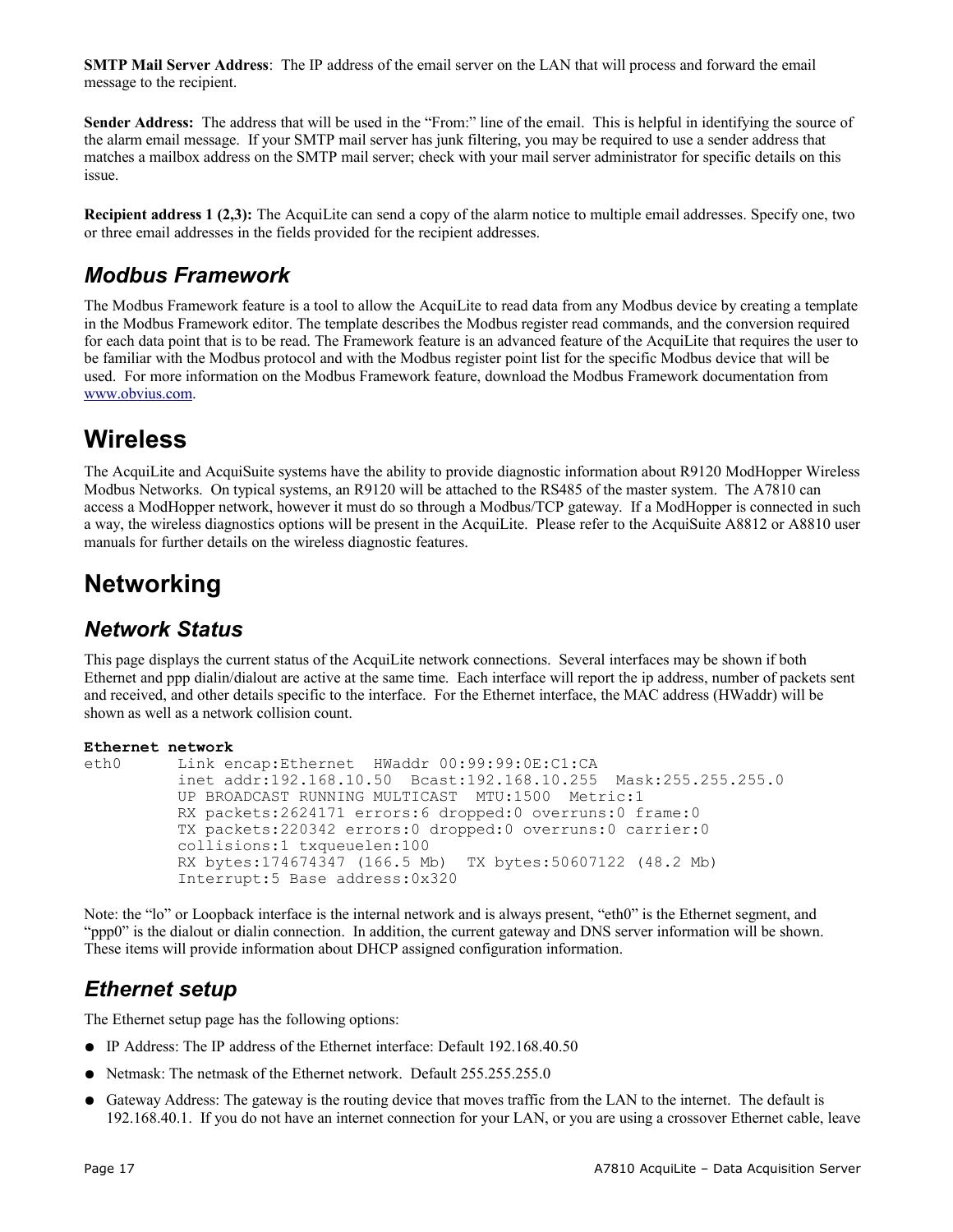this field blank.

- DNS 1, DNS2: These are the primary and secondary DNS servers. If you are using a dialout connection, these must be set to the DNS server provided by your dialup ISP. If you only use the AcquiLite on a crossover cable and/or dialin mode, you should leave these blank.
- DHCP (enable/disable) If you LAN has a DHCP server, you may enable this option and remove the previous options for IP, netmask, gateway, and DNS. Check with your LAN administrator first.
- HTTP Proxy. If your LAN is connected to the internet using a sophisticated firewall, you may need to use the HTTP proxy feature. Check with your LAN administrator first, however if you don't have a proxy set on your computer (MSIE/Tools/Connections-tab/LAN-Settings) then you most likely don't need to configure the AcquiLite to use a proxy. If in doubt, leave this blank first, and try the connection test. If it fails, ask your LAN administrator about proxy servers, if any.

After changing any of the settings on this page, you will be required to reboot the AcquiLite Use the system/status web configuration page, or the LCD console to reboot the AcquiLite.

### *Troubleshooting Ethernet Problems*

After reconfiguring the Ethernet settings, if you experience problems accessing the AcquiLite with your web browser, check the following items.

- Verify that you rebooted the AcquiLite after making the changes to the network settings.
- Use the AcquiLite LCD console. Check the IP address and Netmask. Verify these are correct.
- Verify the ethernet link/act light next to the Ethernet port is on. It should blink with activity.
- Verify the network connection in your computer has the proper IP address, on the same subnet, to access the AcquiLite. NOTE: one common mistake is configuring the Laptop IP to the same address as the IP address of the AcquiLite. In order for the laptop and AcquiLite to communicate, the IP addresses should not be identical. (see the basic network config for suggested IP addresses. )
- Use the LCD console to run the Network Status test. This will attempt a number of things including a ping query to the gateway address. If the AcquiLite can ping an external machine such as a gateway, the Ethernet port is most likely connected properly. If the AcquiLite does not use a gateway, try adding a gateway address, and make it the address of your computer.

# **System Options**

#### *Status*

The system status page shows the current memory and flash disk utilization values, system up-time, and load average. Also included on this page are two buttons for **Reboot** and **Shutdown**. It is important to use the shutdown option prior to removing power from the AcquiLite. The LCD console will report the reboot or shutdown status.

#### *Processes*

The system process table is shown in both tree and tabular formats. The process list is useful when contacting Obvius technical support.

#### *Date and Time*

The AcquiLite keeps time using UTC or Universal time. All log files are recorded in UTC time as well. Timestamps shown on the AcquiLite local configuration pages are converted to local time for the convenience of the installer. The date/time configuration page provides the following options

**Date/time** in UTC and Local time.

**Date/time** dropdown menus to select the current (Local) time manually.

**Timezone**: a drop down list of the supported timezones.

**Time sync protocol:** Select NTP or Rdate. Most Linux/Unix systems provide rdate, however many provide NTP as well. Windows domain servers can also provide NTP. If possible use NTP as it is a more robust protocol.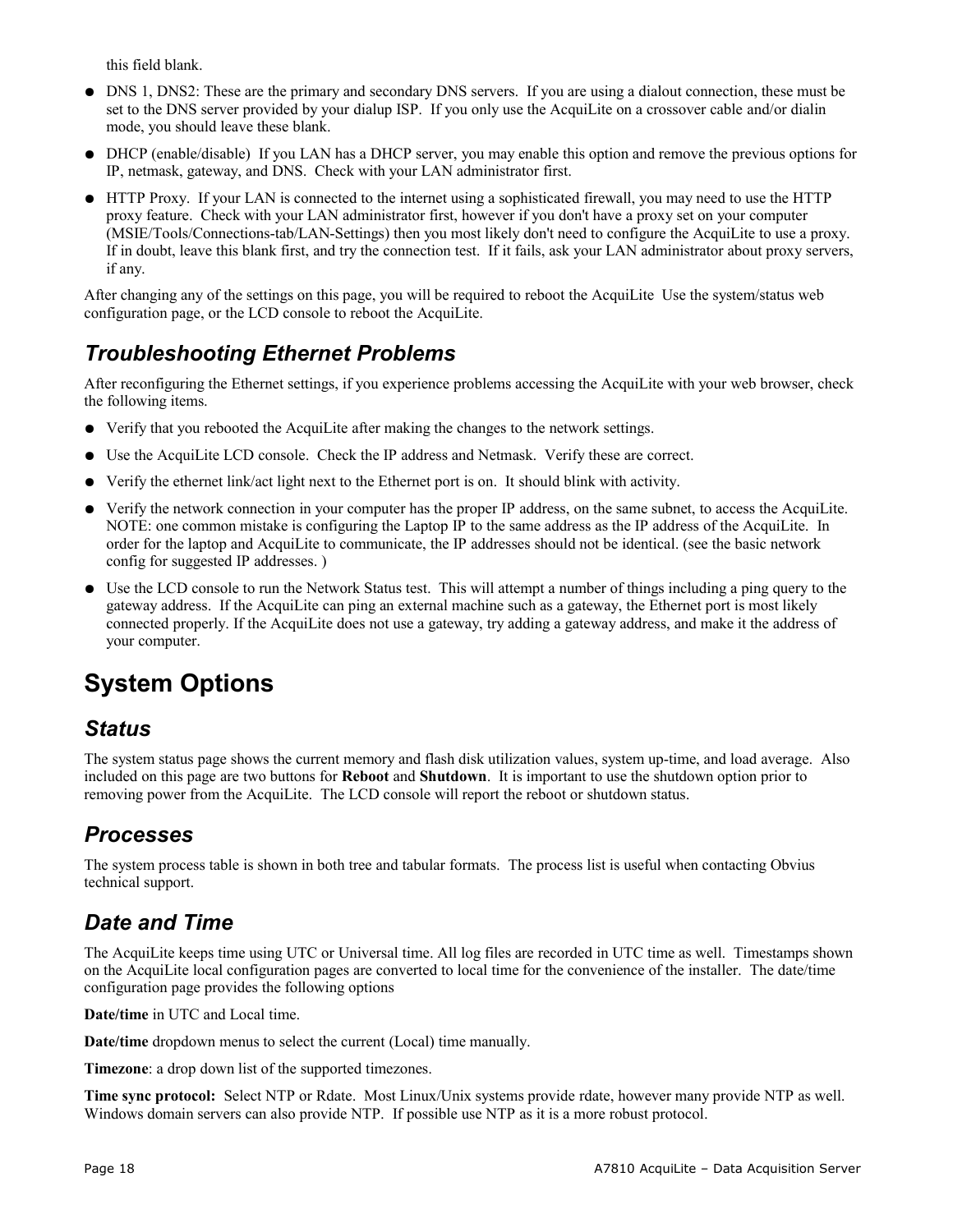**Time Server:** Specify the DNS name or IP address of your time server. The default "time.obvius.com" can be used if the AcquiLite has a connection to the Internet. The AcquiLite will attempt to synchronize time with the time server every upload session. This will ensure that the clock is checked and adjusted at a minimum of once per day. Typically, the synchronization will align the clock to within +-1 second of the internet time source or atomic clock. You may need to verify if your firewall will allow NTP or Rdate packets to pass through. Generally, it is better to use a local time server if possible. The time server time.obvius.com supports both NTP and Rdate time protocols. If you use a GSM-connected system, you will probably need to use Rdate. NTP is blocked by many cellular service carriers.

#### **Universal Time Is Your Friend**

Log data is stored in UTC time. This allows data collection services such as BMO to collect data from multiple sites in different time zones. If you are operating your own database system to store log data from the AcquiLite, it is best to store the data in UTC time in the database as well, and only convert it to local time when generating the final report or graph for the user.

If you store data in Local time, you will have the following issues.

- 1) Local time is relative. Is Local the time where the AcquiLite exists, or Local to where the data is stored? If local to the AcquiLite, you must shift each AcquiLite data set depending on its location.
- 2) There are about 11 time zones in the US. Some observe DST, others do not. These include Alaska, Aleutian, Arizona, Central, Eastern, Hawaii, Indiana, Michigan, Mountain, Pacific, and Samoa.
- 3) When converting to local time, there will be one hour of overlapping data in the fall when the time is adjusted for Daylight Savings time. In other words, log entries run 12:45, 1:00, 1:15, 1:30, 1:45, 1:00, 1:15, 1:30, 1:45, 2:00am. This will prevent you from sorting your data by time in your database.
- 4) In the spring, you will have a gap in the data from 1:59 to 3:00am. This can cause problems if you are calculating demand values based on consumption.
- 5) Converting Local time to any other timezone usually involves converting it to UTC first.

Using UTC time solves these problems elegantly. The best practice is to store data in the database in UTC format and then convert the information when generating a report for the user.

For example, if you wish to draw a graph of KW over Time, prompt the user for a date range, say Jan 1 midnight to Jan 2 midnight. Take the user specified end points and convert these times from Local time to UTC. Next, create an SQL query using the new UTC formatted data as your select statement. ie:

SELECT \* from TABLE where time > '2003-01-01 08:00:00' and time < '2003-01-02 08:00:00'

Note that the time is 8 hours ahead of local time. This example is for Pacific which is 8 hours off from UTC. This will return a list of data points between the two specified time ranges. Next, plot the data on a graph, using the UTC times for start and end points. Lastly, when drawing the 'time' legend on the graph, convert the values back to Local time before displaying. For example,  $2003-01-01\ 00:00:00$  to  $2003-01-02\ 00:00:00$ . Any division lines on the time axis can be handled the same way. The advantage of using this technique is that it will properly draw a graph across DST change boundaries. The graph axis is based on UTC time with no DST, and will not show a gap or overlap a the time of the change. The axis labeling will be correct as well, matching the UTC times precisely.

Another way to handle the conversion is to query and convert all the returned timestamps to local time before drawing the graph. This is useful if you do not have detailed control over the graph legend drawing process. This technique will not properly graph across DST changes as the graph is based on local time including DST changes.

## *System logs*

The AcquiLite can keep several log files that report the general operation of the system, not related to the normal data logs. These include the following:

**Debug Messages:** The AcquiLite can run a "syslog" process to record more detailed information about its operations, however this log consumes vast quantities of memory quickly, and is disabled by default. Click the "start log" button to enable the feature. Click the "end log" button to disable. Note: when the AcquiLite is rebooted, the debug log will be disabled on startup.

**Kernel Boot log**: Startup messages about the Linux operating system startup. This log shows what hardware items were detected and initialized.

**Ftp Connection log:** This log shows a list of files transferred by FTP on the AcquiLite.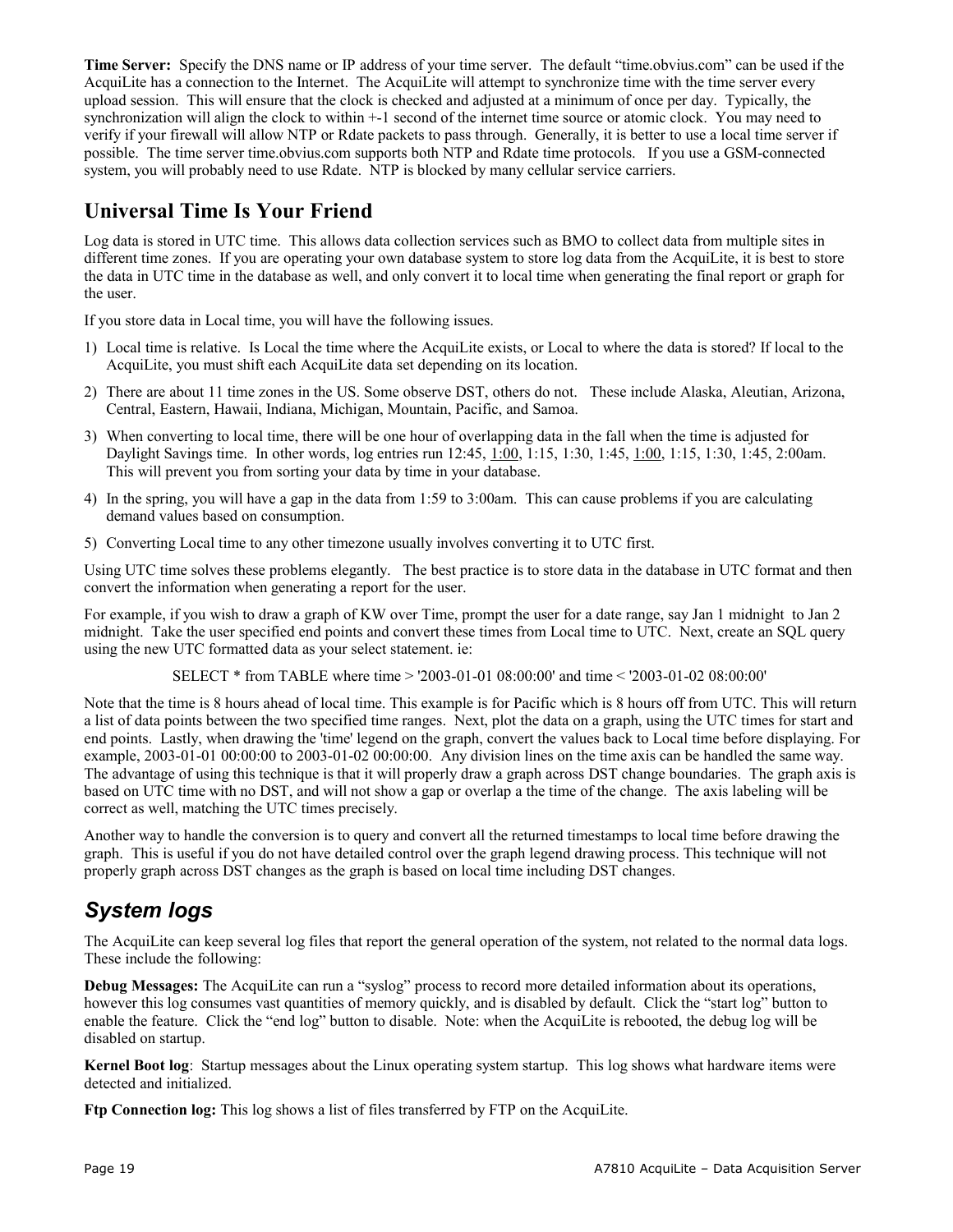Last Data Upload log: This log file contains a report from the last data upload attempt to remote database/webservers such as BMO. This log will show if any log files are being rejected by the dabase/webserver, or if the network is not allowing a connection.

**Last Modem Connection log:** This log file shows the details of the modem operation including modem connection quality parameters. This is updated ever time the modem makes a dialin or dialout connection.

**Time Change Log**: This log contains a list of time change events. When the AcquiLite system clock is changed either manually or by automated time sync, and the change is more than a few seconds, the event is recorded here.

**System boot log:** This log shows when the AcquiLite was started, and lists process events such as remote logins, or logger process restarts. This log is most useful for detecting when the AcquiLite was restarted, and whether there was a proper shutdown event prior to rebooting (if not, possibly a power outage).

**Start/End logging**: This button allows the user to start detailed logging or disable it if it is running.

**Purge Log Files**: This button will clear all the system log files listed on this page, but not the meter data log files (deletes kernel, boot, ftp, messages, upload log files). This does not clear the interval log data from attached meter devices.

#### *Firmware Update*

The AcquiLite can upgrade its own firmware using the Firmware Version page. The AcquiLite must have an Internet connection to communicate with the obvius.com website for firmware updates. If a LAN connection is present and configured, it will be used by default.

After clicking the "Check for updates" button, the AcquiLite will contact the obvius.com webserver and attempt to download a list of firmware files. The list is compared to the firmware versions installed, and a listing of the files will be displayed. If any firmware updates are available, a button to the right will be shown labeled "Download". The firmware files are :

asarm.cramfs The main AcquiLite firmware file including the modbus and data logging software

usrarm.cramfs High level system support files such as FTP, and timezone information

ramdisk.gz Low level system files and system libraries

zImage The Linux operating system.

When clicking on the Upgrade button, the AcquiLite will again contact the obvius.com website and download the requested firmware image file. The AcquiLite will take a few seconds to verify the file checksum and prompt you with an "Install" button. Click the install button and the AcquiLite will install the firmware update and reboot itself to make the changes take effect.

Do not power down the AcquiLite during any step of the AcquiLite firmware update process. Doing so may corrupt the system and render the AcquiLite unusable.

## **Diagnostics**

#### *Host Lookup*

The Host Lookup page provides the ability to do some basic network tests. These are as follows:

**Ping**: send an echo request to the specified host.

**Traceroute**: Send an echo request to the target address and attempt to locate every router in between the AcquiLite and that address.

**Nslookup**: convert the DNS name to an IP address, useful for testing the functionality of the DNS server configured in the Network/Setup webpage.

To run a network test, enter the IP address or DNS name in the field provided, check the checkbox next to the test you wish to use, and click the OK button. Multiple tests can be specified.

#### *Connection Test*

The Connection Test page will attempt to establish an HTTP session with the specified upload server. Click the "Begin Test" button to start this process. Information will be printed in black. Success responses will be printed in Green, and failure messages will be printed in Red. A sample upload test follows:

```
Ping localhost [127.0.0.1]: Success
```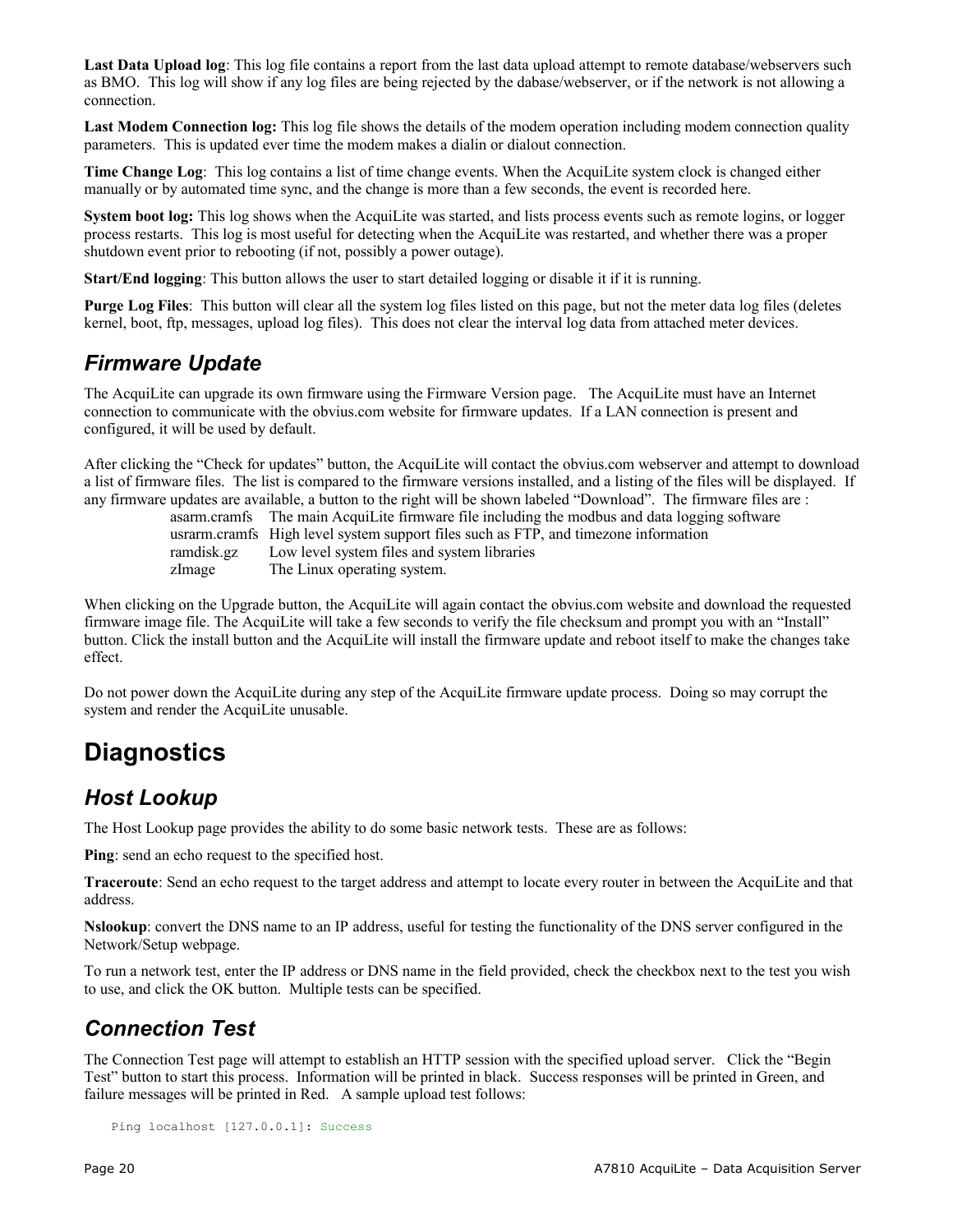```
Ethernet IP address [192.168.10.50], mask [255.255.255.0]
Local subnet [192.168.10.0] to [192.168.10.255]
Ping ethernet ip address [192.168.10.50]: Success
Starting system debug logger
Dialout not enabled, using ethernet LAN connection.
Ping ethernet gateway [192.168.10.1]: Success
Ping DNS #1 [192.168.10.1]: Success
The DNS #2 server address is not configured.
Resolving time server [time.obvius.com] to an IP address: Success. Got [70.99.203.62]
Ping time server [time.obvius.com]: Success
Testing time server
SyncTime: Sync system time with time.obvius.com.
    16 Dec 19:49:36 ntpdate[3165]: adjust time server 70.99.203.62 offset 0.009985 sec
    new time: Tuesday, December 16 2003 19:49:36 PST, drift 1 seconds.
Processing upload url.
No proxy specified, using direct connect method.
Upload URL looks ok: http://www.buildingmanageronline.com/upload.php
Resolving web server [www.buildingmanageronline.com] to an IP address: Success. Got
    [70.99.203.62.56.37]
Ping web server [www.buildingmanageronline.com]: Success
Connecting to server at [70.99.203.62:80]: Success 
Sending HTTP request: Success 
Reading response:
Upload test completed. Got:
   HTTP/1.1 200 OK
   Date: Wed, 17 Dec 2003 03:49:38 GMT
   Server: Apache/1.3.23 (Unix) PHP/4.1.2 AuthMySQL/2.20
   X-Powered-By: PHP/4.1.2
   Connection: close
   Content-Type: text/html
   SUCCESS - Test Successful
Closing TCP connection
Shutting down system debug logger
Test complete
```
Note in the last section where SUCCESS is indicated. The failure is due to the password not being correct.

## **LCD Console**

The AcquiLite has an LCD console and two push buttons labeled "Menu" and "Select". These can be used to configure some of the basic features of the AcquiLite. The intended purpose of the console is to configure the AcquiLite to a point where a computer can communicate with it for further detailed configuration.

When the AcquiLite is running, it will show "AcquiLite Ready" and the current time alternated with the Ethernet IP address. If you choose to enable the console display of data points, the LCD will also show the selected point names and current reading values. The display will change to the next listed item about once every 10 seconds. If a data point name is longer than will fit on the 16 character wide display, it will be scrolled. Pressing the Select button will cause the display to change to the next configured item. Pressing the Select button quickly will skip through multiple display points.

Pressing the Menu button will cause the main menu to appear. Once [Main Menu] is shown on the console, the Menu button will change the menu option, and the Select button will take action on the currently displayed option. Some options provide sub menus, others allow you to edit the option value. The following is a tree display of the main menu and sub menus.

```
[Main Menu]
TCP/IP Config
         [TCP/IP Config]
         DHCP on/off
         IP Address
         Netmask
         Gateway
         DNS Server #1
         DNS Server #2
          (previous menu)
Network Status
Dialin
         Enable/Disable
          (previous menu)
```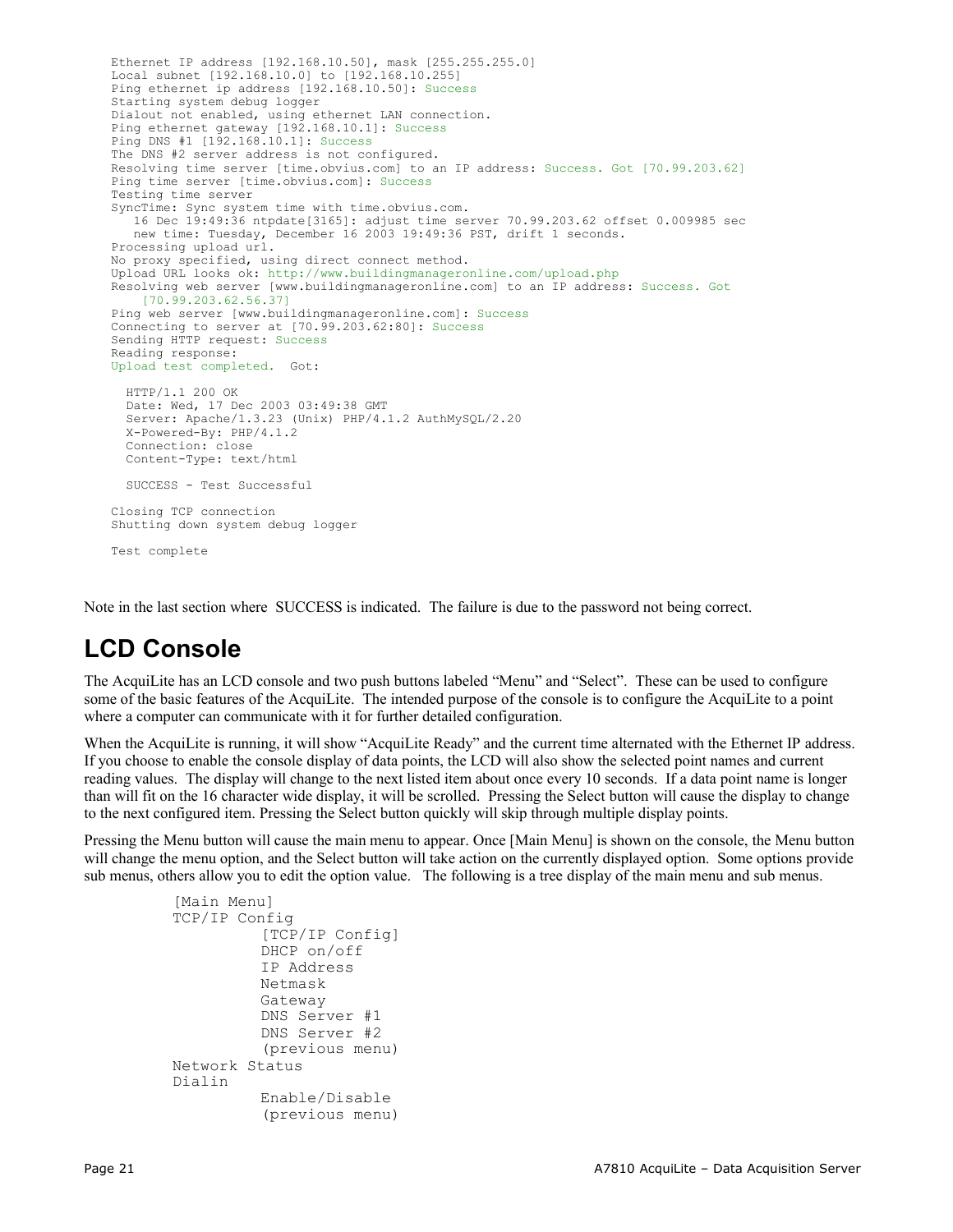```
Modbus Status
Data Upload
          Show Serial #
          Upload Data Now
Modules
          Disable All
          (previous menu)
Shutdown
Reboot
(previous menu)
```
The **TCP/IP sub menu** will allow you to configure the Ethernet settings for the AcquiLite. To edit the IP settings, use the Menu button to change options, and press the Select button to edit the option. Once selected, you will see the current value displayed and a blinking square cursor on the first character. Press the Menu button to change the character or digit. Press the Select button to use the digit and move the cursor to the right one space. If you press the Select button multiple times, the cursor will move right a similar number of spaces, allowing you to skip over characters that may be correct based on the previous settings. When you are finished entering the IP address, select a blank space with the Menu button, and press the Select button. Any characters still remaining to the right of the cursor will be eliminated. In other words, if changing 128.193.100.200 to 10.0.0.1, the new IP address will be several digits shorter than the old one.

**Network Status**: This option will test the Ethernet connection by attempting to ping the following addresses: localhost, Ethernet IP address, Gateway, DNS1, and DNS2. The localhost ping will verify the kernel IP stack is properly initialized. The Ethernet ping will verify the that Ethernet card's IP address is set and communicating with the kernel. The Ethernet ping test does not send any packets over the Ethernet cable however. The Gateway ping test will verify that the Gateway address responds to queries. This test is the first one that actually sends packets over the Ethernet wire. The Gateway test does not verify that the IP address of the Gateway is correct, or that the Gateway is working correctly; it only tests that the address specified as a Gateway responds to a ping request. The DNS1 and DNS2 ping tests verify the IP addresses listed for DNS servers respond to ping requests. This test does not verify if the DNS servers can actually resolve DNS names to IP addresses.

For a more complete test, use the Connection Test web page in the AcquiLite diagnostics menu.

**Modbus Status**: This option will report the number of devices currently detected by the AcquiLite. The display will show a device count for "Devices OK", "New", and "Failed". These are as follows:

**Devices OK**: The number of Modbus devices that are presently working, and have been configured.

**New**: Devices that the AcquiLite supports, and are working, but have not yet been given a name.

**Failed**: The number of Modbus devices that either stopped responding, or are not supported by the AcquiLite.

Note: selecting the Modbus Status option from the AcquiLite console does not cause the AcquiLite to search for new devices. The AcquiLite checks for new devices in the background all the time, taking about 2.5 minutes to complete each pass through all 255 possible addresses. The Modbus Status console option simply displays the number of devices the AcquiLite presently knows about.

**Upload Data Now**: If the AcquiLite is configured to upload data using HTTP/POST to a webserver/database such as BMO, this option will cause the AcquiLite to upload all stored data immediately.

**Reboot**: This option will reboot the AcquiLite.

**Shutdown**: This option will stop the data logging processes and secure the flash memory. When secured, the console will state that the power may be disconnected. It is important to shut down the AcquiLite cleanly prior to disconnecting the power from the device.

The AcquiLite has an advanced menu that can be used to perform system checks and clear all configuration options to the default settings. To access the advanced menu, wait until the LCD shows "AcquiLite Ready" and press both the Menu and Select buttons at the same time. Hold both down together for about 10 seconds. When the advanced menu is displayed, you may release the two buttons. The following is a tree display of the advanced menu.

> [Advanced Menu] Console on Com1 Check Flash disk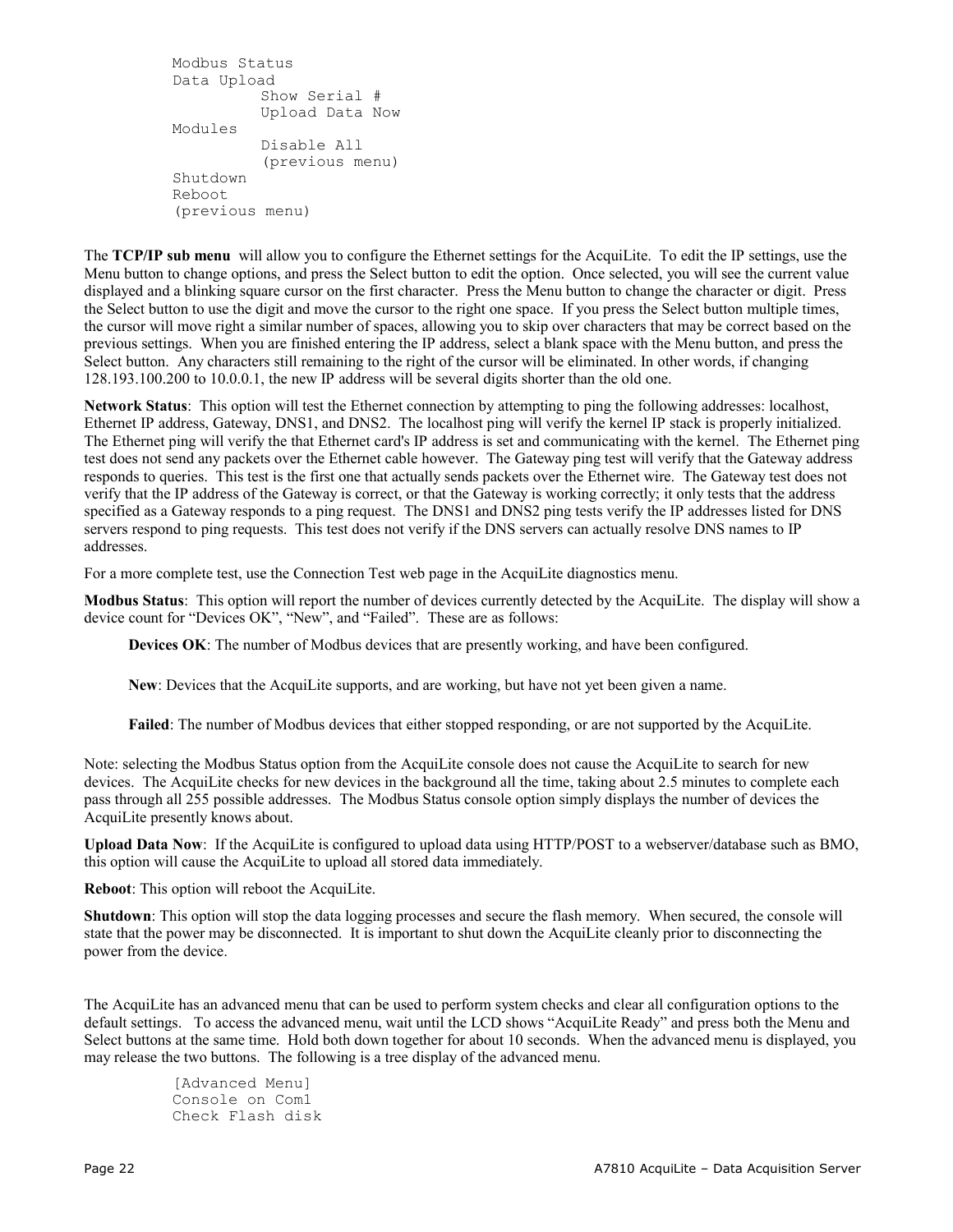```
Erase log/config
(previous menu)
```
The **Check Flash Disk** option will force the AcquiLite to check the entire flash disk for file system integrity. This will require you to reboot the AcquiLite.

The **Enable Console** feature will provide a shell prompt on the serial port for remote diagnostics. This is intended to be used by Obvius technical support only.

The **Reset Configuration** option will remove all the user settings, data, and passwords that have been configured and will return the AcquiLite to the factory default settings. This is mainly useful when reconfiguring an AcquiLite that has been used previously on a different job or project.

## **Log File Data**

The AcquiLite stores data from the Modbus devices in text (CSV) log files. One log file is created for each Modbus device on the system. On a daily basis, the log files are "rotated" -- that is the current log file is renamed and compressed with gzip compression, and a new log file is started. This allows the AcquiLite to make efficient use of the flash memory. When the storage capacity is beyond 95% full, the oldest log file will be removed from the system.

### *Log File Status*

The AcquiLite can display a list of log files in the "Log File Data/Status" web configuration page. A bar graph will show the amount of storage capacity that is used by the existing log data. Below, a list of Modbus device log files will be displayed along with the file size and timestamp when each file was last modified.

Each Modbus device may have multiple log files. The log file name starts with "mb-xxx.", where xxx is the Modbus device address number. One file, with the .log extension, is the file where the most recent data is being stored. Other log files have a .gz extension. These are older log data files that have been compressed to save space.

The file name will be a link that will open up a browser window to view the contents of the single log file. Clicking on the single log file will only show the contents of that log file, and not all historical data for the device. Use the log export feature if all log data is required.

#### *Log File Format*

Once you have downloaded the data from the AcquiLite, you will need to process it. The file is an ASCII text file with comma delimited data. One line is recorded for each log cycle. The file will look something like the following example from a 4A4P-M IO Module.

'2002-01-31 18:30:00',0,0,0,-0.00,89.29,39.05,49.11,0,0,0,0 '2002-01-31 18:35:00',0,0,0x02,-0.01,104.24,39.05,49.11,0,0,0,0 '2002-01-31 18:40:00',0,0,0,,87.82,39.05,49.11,0,0,0,0 '2002-01-31 18:45:00',139,,,,,,,,,,

In this example, the first line shows a regular log entry. The second line shows a high range alarm for data point 2. The third column shows point 1 as invalid, and the fourth line shows the Modbus device is not responding.

Notice the following columns are shown.

- 1. Date/Time in UTC (GMT) time. This field is quoted to handle the space in the middle. The format is YYYY-MM-DD HH-MM-SS
- 2. Modbus error (if any). 0=no-error. See table below.
- 3. Low Range alarm bitmap (hex notation).
- 4. High Range alarm bitmap (hex notation)
- 5. Data point 1
- 6. Data point 2
- $7. - -$
- 8. Data point N

#### **Comments:**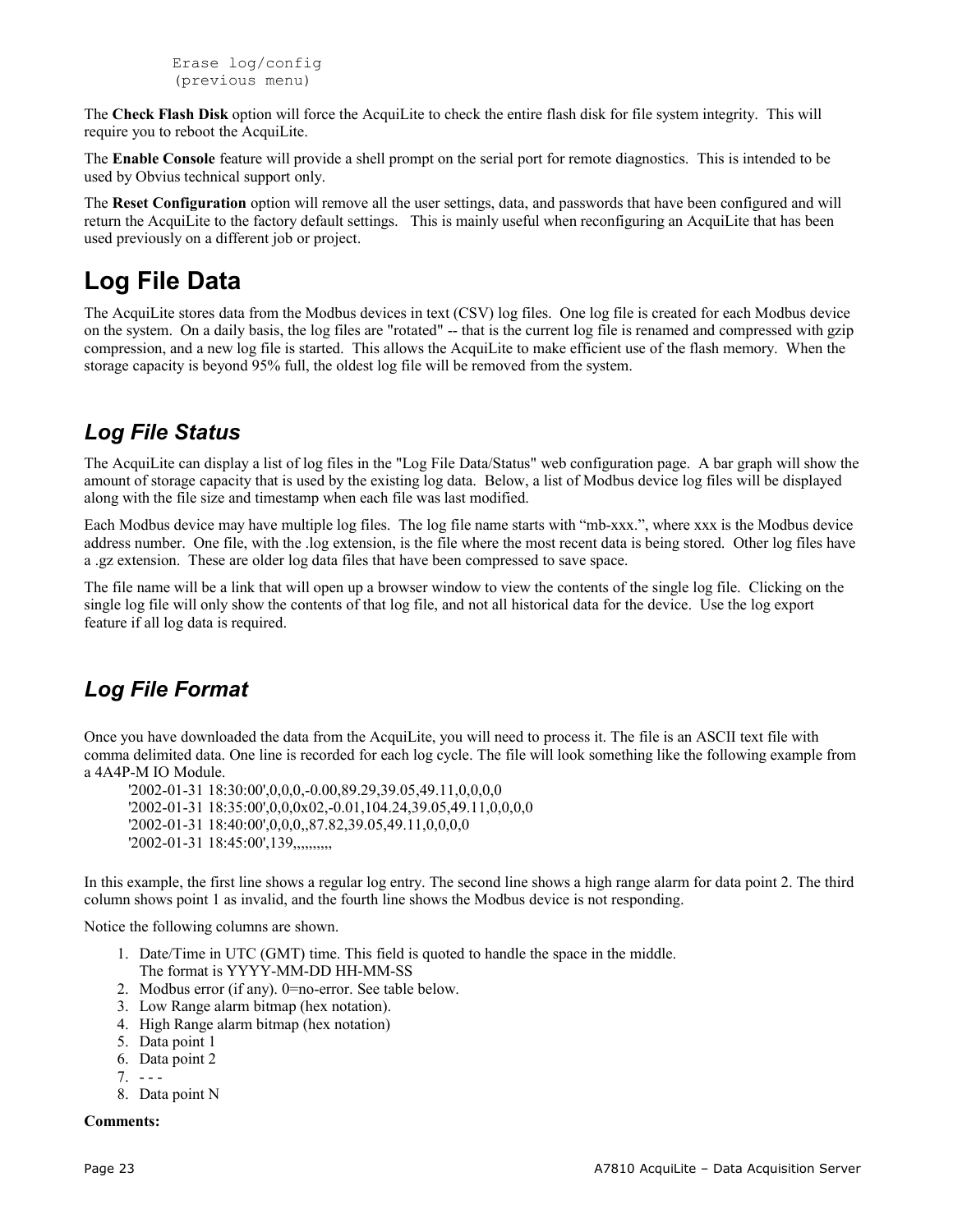**Date/Time:** The date/time column reports the time at which data was logged from the Modbus device. Note: this is not necessarily the time at the start of the log cycle. Users with large number of devices may notice some of the Modbus devices at higher address numbers report 1 or 2 seconds after the first Modbus devices. This is because the 9600baud speed of the Modbus loop is not fast enough to log all Modbus devices in less than 1 second. If a device does not respond during a log cycle, the AcquiLite will attempt to query the device several more times. If a subsequent query is successful, the time of the successful query will be used in the log file but may be several seconds after the initial log cycle.

The log date/time is in Universal time. (UTC) This means that the data is logged with no shift for daylight savings time, and must be converted to local time for reporting purposes. When importing into a database, data should be kept in UTC time for ease of use. When reporting the final data, you should adjust the time to reflect the local timezone for which you are reporting. The data export option on the BMO website will prompt you for a timezone when you export the data, and will adjust the log date/time accordingly. Note: UTC is sometimes referred to as GMT. (Greenwich Mean Time)

**Modbus Error:** If the error value is not 0, the remainder of the columns for this line will be reported as NULL.

- Operation not permitted
- No such file or directory
- No such process
- Interrupted system call
- Input/output error
- No such device or address
- Bad file descriptor
- Resource temporarily unavailable
- Cannot allocate memory
- Permission denied
- Device or resource busy
- No such device
- Too many open files in system
- Too many open files
- 26 Text file busy
- No space left on device
- Broken pipe
- Invalid Exchange
- Network is unreachable
- Connection timed out
- Connection refused
- No route to host
- Illegal Function (function was not allowed by the slave device)
- Illegal Data Address (the data address is not allowed by the slave device)
- Illegal Data Value
- Illegal Response Length
- Gateway Path Unavailable (the Modbus/TCP gateway may be misconfigured)
- Device Failed to Respond (the Modbus device may be off or disconnected)
- Received invalid Modbus data checksum
- Received response from unexpected device
- Received unsolicited query, assume another Modbus master device is present.
- Modbus device probe function received some good responses and some failures.
- Start log (Entry in log file after AcquiLite starts up)
- Stop log (Entry in log file if AcquiLite is shut down properly)
- System time changed, caused logger to restart logging for intervals.
- System auto-restart
- Log entry corrupt.
- Modbus device restart detected.
- Modbus device does not match the device type in the configuration file.
- Modbus device's serial number changed. (could be two devices with the same Modbus address)

**Low/High Range Alarms:** This number is a hex representation showing which data points are out of range. 0x01 shows data point 1 in alarm state. 0x04 shows data point 3 in alarm state.

**Data Points:** Data points are shown in the same order as the Modbus device configuration display in the Modbus/device list page. Data is displayed in floating point form. When a specific point is unavailable (A8332-8F2D broken wire alarm) or the point is not supported as part of the configuration (phase B current on a single phase H8163 meter hookup) the point will be logged as blank. This preserves the column structure of the file, and allows notation of invalid data. SQL databases often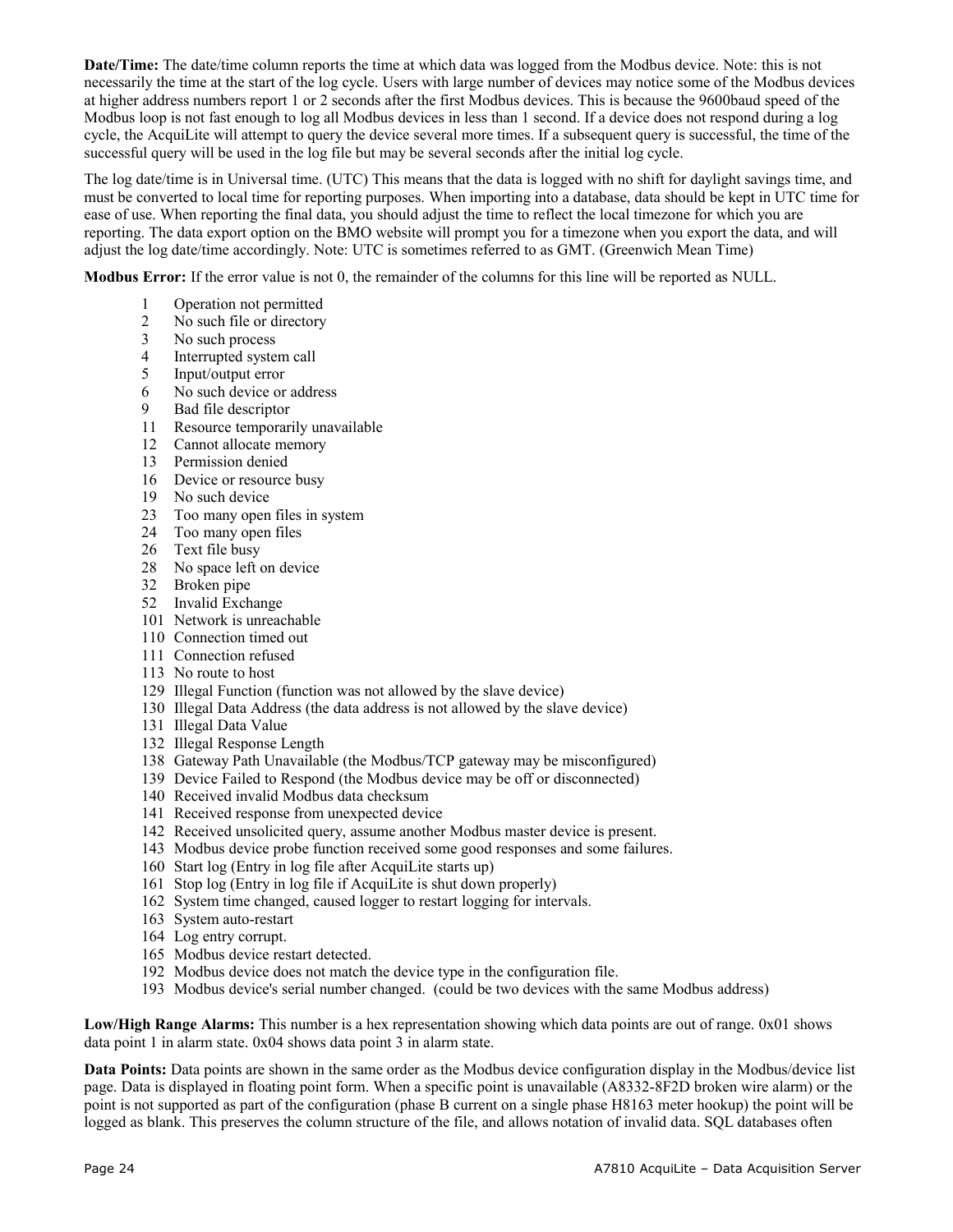accept blank or NULL as a valid entry in a data table to represent invalid data.

For data exported from the BMO website, the columns that are invalid (NULL) are reported as blank fields. This makes it easier to import into MS Excel as blank cells. With the current firmware, the AcquiLite will report blank fields rather than "NULL" to make direct import of data from the AcquiLite easier, as well as reduce the file size. Developers intending to use data files from the AcquiLite should handle both the word "NULL" as well as a blank column as indications of an invalid data point.

## *Log Storage Capacity*

The AcquiLite uses approximately 8 Mbytes of flash disk for log file storage. As data from the modbus meters is collected, it is appended to log files on this flash chip. Once a day (at the first call-out period for uploading data) the log files are "rotated". This action renames each log file and compresses the old file using gzip. The net result is a smaller file for storage or modem/ethernet transfer.

Because the files are compressed, the actual size of the data on the flash chip will vary depending on the data itself. For example, if a device is reporting 25KWh, it will use fewer bytes than a log entry that has 9,999,999KWh.

We have measured a typical installation with 5 H8036 power meters and 5 A8923 IO modules, and determined the system will run for well over a hundred days with a 15 minute log cycle. Changing the number of meters, the type of log data, or the log cycle period will affect your results accordingly. Please read Technote "TN-03" at obvius.com for more information about log file storage capacity.

When the AcquiLite storage area on the flash starts to run out of space, the following action is taken:

- When the 8 Mbyte log file storage area is 75% full, the AcquiLite will immediately compress the log files and attempt to upload the data to the BMO website or user specified site. This action will not wait until the next scheduled upload time.
- When the storage area is 95% full, the AcquiLite will immediately attempt to upload the data, and if unsuccessful, will purge the oldest (rotated) log data file.

Log files are deleted automatically if the AcquiLite has successfully uploaded the log file to a database server using the HTTP/Post protocol. If you do not configure the AcquiLite to automatically push the log files to your server, you must manually delete them. To delete log files, refer to the FTP method of downloading log files. One step detailed in the FTP section is how to delete a log file from the AcquiLite.

#### *Uploading data to the BMO website.*

After the AcquiLite has been configured and has logged some data, you will want to collect the data for analysis. There are several ways of collecting the data from the AcquiLite, including the Building Manager Online service. Other methods are noted in the data collection FAQ. This section details configuring the AcquiLite for use with the BMO service.

**Step 1:** First, use your browser to connect to the AcquiLite. Select the Modbus/Setup section from the menu on the left. In the field titled "Modbus Loop Name" enter a name for this AcquiLite to uniquely identify it on the BMO website. Because the BMO site can show multiple AcquiLite devices, it is important to have a descriptive name in this field.

**Step 2:** Select the "Log File Data", "Setup/Upload" menu option. The following features are available:

- **AcquiLite Serial Number:** This is the serial number that uniquely identifies this AcquiLite. This number cannot be changed. When uploading data to the BMO website, this serial number is used to identify the AcquiLite to the BMO server.
- **Scheduled upload time:** This option allows you to control when the AcquiLite will initiate the upload process. You can select any hour of the day, and the AcquiLite will select some time at random within that hour to start the upload. The random feature allows multiple AcquiLite devices to share a single dialup account or phone line by not starting the dialout at the same time for all devices. If the AcquiLite is on a LAN connection (DSL, Cable Modem, T1, etc) an upload time of "hourly" may be selected.
- **Upload data on alarm status change** will cause the AcquiLite to initiate the upload process if any point on any modbus device enters or leaves an alarm state. This allows the AcquiLite to send data when an alarm is detected, and will upload that information to the BMO website in a timely manner. The BMO website will then send email notifications if necessary. If this option is disabled, the BMO website may not be able to send notifications until the end of the day when the AcquiLite calls in at its specified upload time.
- **Upload data on low disk alarm:** This feature will cause the AcquiLite to attempt a data upload immediately if the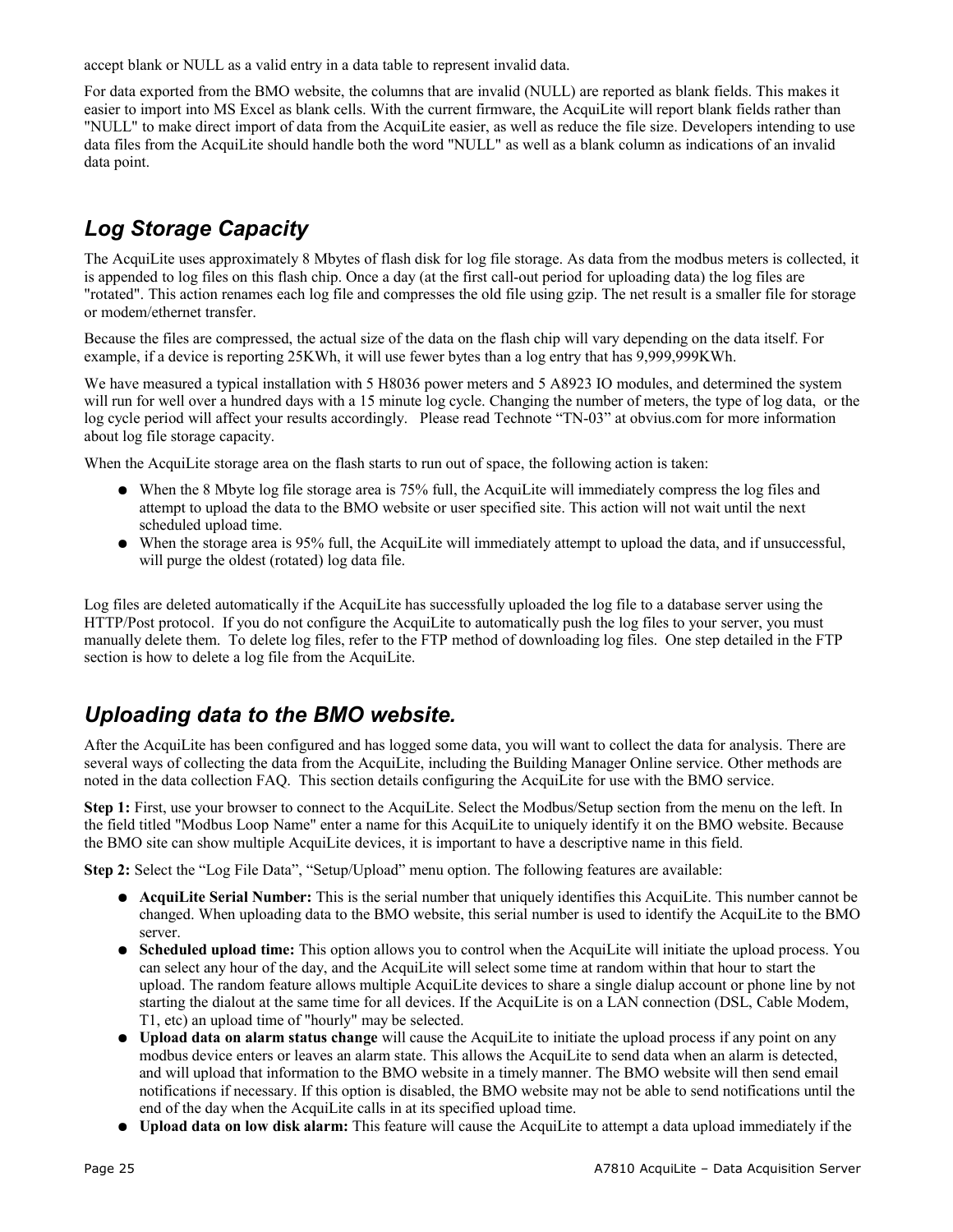log file storage area is more than 75% full.

- **Allow remote modbus device configuration:** If enabled, users may remotely configure alarms and other modbus device features on the BMO website. When the AcquiLite uploads data to the BMO website, it will also download any new configuration information as needed. Note: if configuration changes are made to the AcquiLite, those changes will be uploaded to the BMO site. If configuration changes are made at both the AcquiLite and the BMO website, the most recent changes will be used.
- **Target Address to upload data:** This is the website URL to upload data to. This should always be set to "http://www.buildingmanageronline.com/upload.php" unless you are configuring the AcquiLite to send data to your own internal database server. (see the Data Collection FAQ at obvius.com )
- **Password to upload data:** This password is used by the BMO webserver to verify the AcquiLite device authentication before accepting the uploaded data. You should select a password other than the default, and make note of it for future reference.
- **Number of times to retry:** In the event of a failure (often due to dialup problems, busy signals, etc) this option specifies the number of retries to attempt the upload again. If all retries fail, the AcquiLite will wait until the next scheduled upload time before trying again.
- **Time to wait before retry:** In the event of a failure, the AcquiLite can be configured to wait for a specified period of time before attempting another connection. This option specifies how long to wait before retrying.

**Step 3:** Contact the Obvius Technical Support department. Please have the *AcquiLite serial number* and *password to upload data* handy. Your tech support representative will confirm your BMO account and will add the AcquiLite to one of your client databases.

**Step 4:** Click the "Upload Data Now" button. Your data should be sent to the BMO webserver.

**Step 5:** For more detailed information about the transfer process, use the Connection Test page in the Testing/Diags menu on the AcquiLite for a full report of the data upload progress.

## **Retrieving Data From the AcquiLite**

Overview of how the system was designed to work.

Now that you have installed your AcquiLite and configured it to collect data from your meters and sensors, you will want to collect the data from your AcquiLite. This document will provide an overview for collecting data from the AcquiLite. Processing the data for billing reports, summaries, and other data processing are beyond the scope of this document.

Three basic ways to collect data from the AcquiLite:

- HTTP download from the AcquiLite with a browser (pull)
- FTP download from the AcquiLite (pull)
- Enertrax DL download from the AcquiLite. (pull)
- HTTP Post: The AcquiLite uploads data to a database/webserver. (push)

#### *HTTP Direct from the AcquiLite*

The AcquiLite has the ability to export log file data to a web browser directly from the setup web pages. To use this feature, access the AcquiLite setup menu with your web browser. Select the "Log File Export" page from the Log File Data menu on the left side of the page.

For each device, a separate log file will be saved. Select the device from the dropdown list provided. Specify Comma or Tab delimited data, and indicate if column headers are required. Click the download button to download the data.

The log file format is the same as is provided by FTP and by the BMO web site. Note: All timestamps are in UTC.

When importing log files into Microsoft Excel, be sure to specify the log data is comma separated, and use a single quote mark as the text delimiter.

#### *FTP Direct from the AcquiLite*

The AcquiLite will allow inbound connections for transfer of log data files using the FTP protocol. Ftp to the AcquiLite and log in using the system admin password. Files are located in /var/log/modbus. For further information on FTP log file transfer, please review the technote and FAQ section of the Obvius website.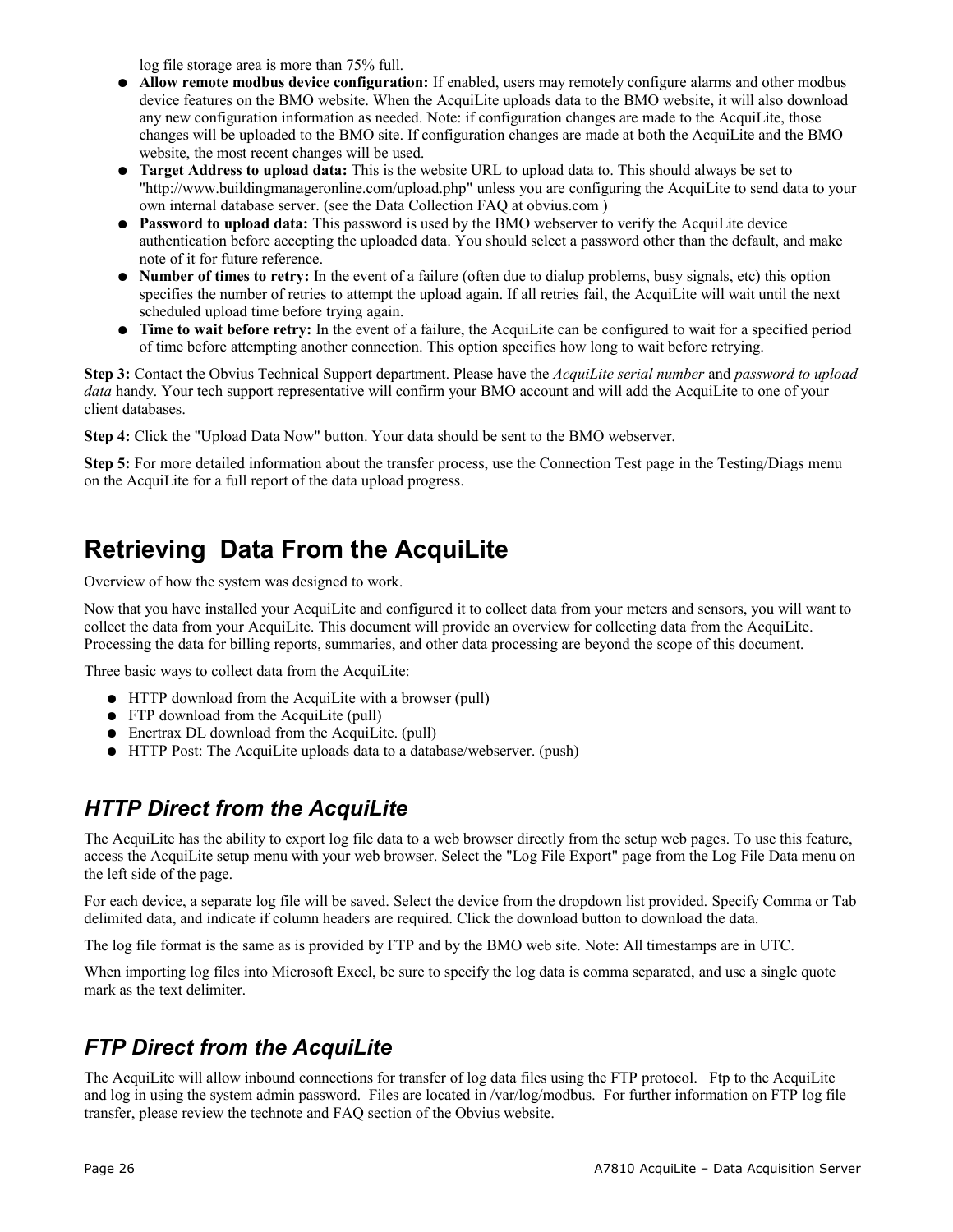#### *Enertrax download direct from the AcquiLite*

Obvius provides a free tool called Enertrax DL that can automate the process of downloading log data from the AcquiLite to your Windows PC hard drive. Enertrax DL can merge new log data into existing log files on your computer as well as provide configuration information about the AcquiLite. Enertrax DL can also be configured to make LAN or Dialup calls to one or more AcquiLite or AcquiSuite data acquisition servers. Enertrax DL can be obtained from the obvius.com website in the Products section.

#### *HTTP/Post Upload To Building Manager Online*

- AcquiLite sends data to the BMO website
- The BMO Website stores the data in a SOL database.
- Quick reporting from our website
- Includes remote AcquiLite configuration service.
- Includes alarm notification by email.
- Data available for download in CSV/Tab delimited format upon your request.
- For pricing and to sign up for service, contact [sales@buildingmanageronline.com](mailto:sales@buildingmanageronline.com) or call  $+1-503-601-2099$

#### *HTTP/Post Upload To Your Database Server*

- AcquiLite uploads data directly to your webserver or database server.
- You must supply a script to process the incoming data. Sample script for ASP and PHP are available upon request.
- Requires Webserver, CGI scripting and database (SQL) knowledge
- Alarm processing available by processing data on your server when data is uploaded
- Designed for integration with existing energy reporting systems.
- Contact Obvius technical support for further details and sample scripts.

#### *Removing Data From the AcquiLite*

When using an HTTP/Post method to allow the AcquiLite to push data to a database server, the AcquiLite will automatically remove log files from its flash memory once the AcquiLite has confirmed that the file was received by the database server.

If you are using the AcquiLite with a standalone mode, you can use FTP or Enertrax DL to delete log files from the flash memory.

With EnertraxDL, simply check the setup checkbox to delete log data after download.

For FTP, the process is essentially the same process as the manual FTP data download. For more information on FTP access to the AcquiLite, please view the FAQ and Technotes section of the Obvius.com website.

Steps for Microsoft Windows command prompt ftp.

Use the following commands.

| ftp 192.168.40.50  | Use the IP address of your Acquilite       |
|--------------------|--------------------------------------------|
| username: root     |                                            |
| password: admin    | The same as the admin password             |
| cd /var/log/modbus |                                            |
| dir                | view a list of log files.                  |
| mdel *.qz          | remove the log file to free up flash space |
| bye                |                                            |

The mdel command will tell the FTP software to delete all files ending in .gz in the current directory. Some FTP clients will allow you to specify a command "prompt" prior to using mdel that will prevent the FTP client software from asking if you are sure you wish to delete each file.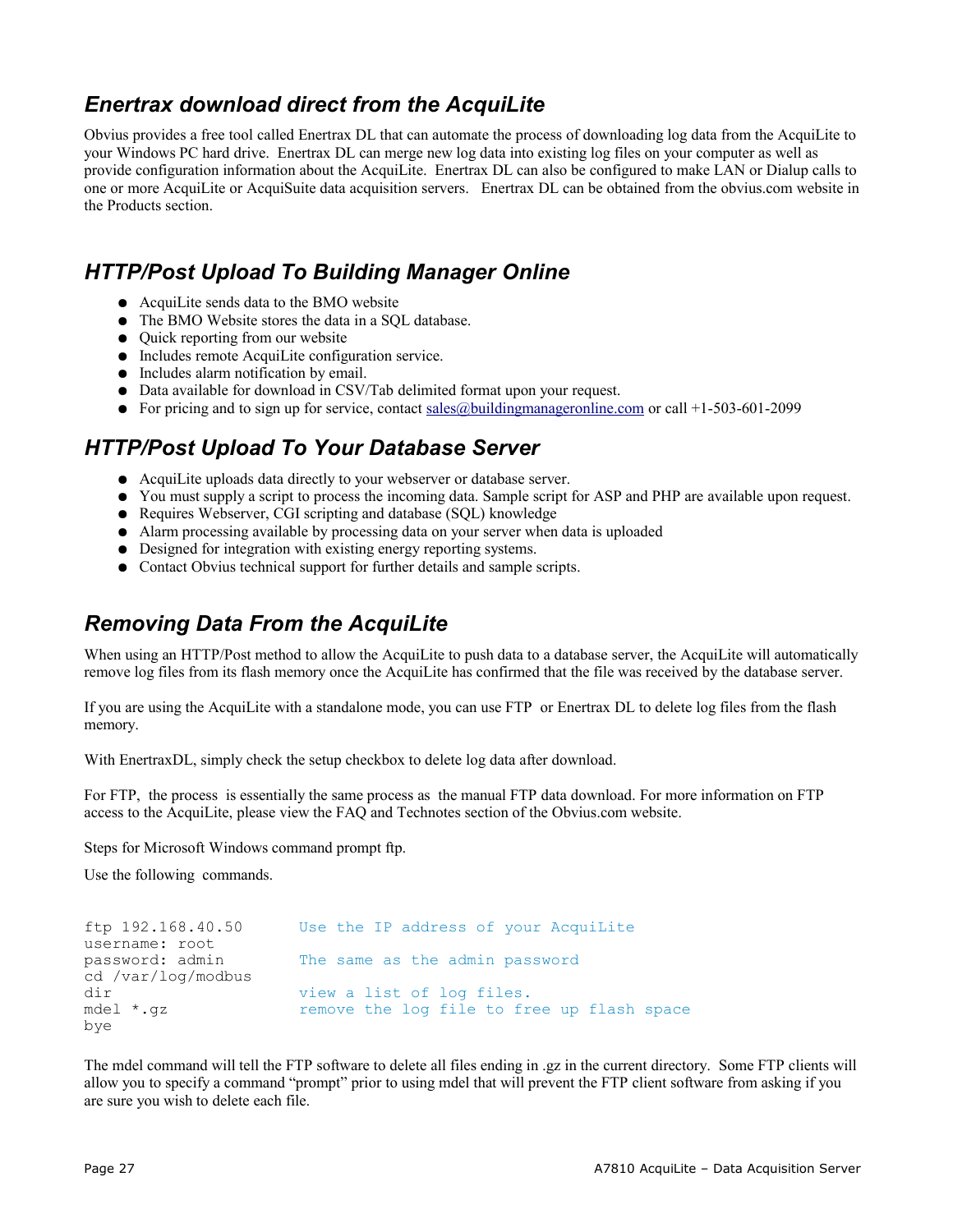## *Linking to AcquiLite Device Status Pages*

It may be helpful to create a shortcut or a hyperlink on another web page that will direct the browser to bring up a specific device status page in your browser. To do this, right click on the page and select properties. The URL for the page will be shown on that dialog. Simply copy/paste this URK into your link.

The AcquiLite can provide Modbus device data in XML format. This feature, coupled with browser based AJAX (Javascript) can provide a very powerful tool to allow the creation of custom web pages. Further examples of XML and its uses are available on the Obvius website in the Documentation/Technotes section.